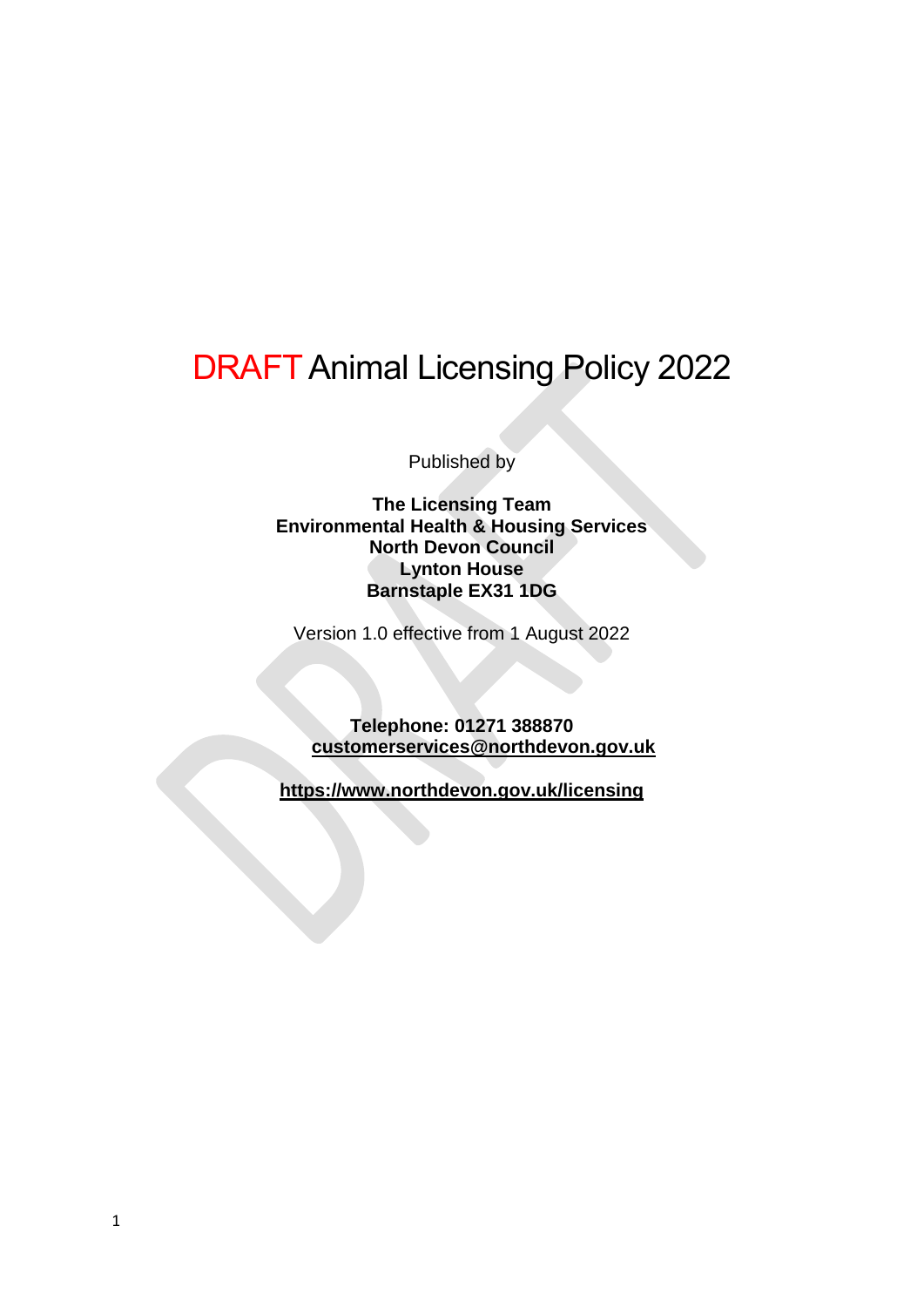# **Contents**

| Appendix A. Providing or Arranging Provision of Boarding for Cats or Dogs  20 |  |
|-------------------------------------------------------------------------------|--|
|                                                                               |  |
|                                                                               |  |
|                                                                               |  |
| Appendix E. Keeping or Training Animals for Exhibition Licensing  27          |  |
|                                                                               |  |
|                                                                               |  |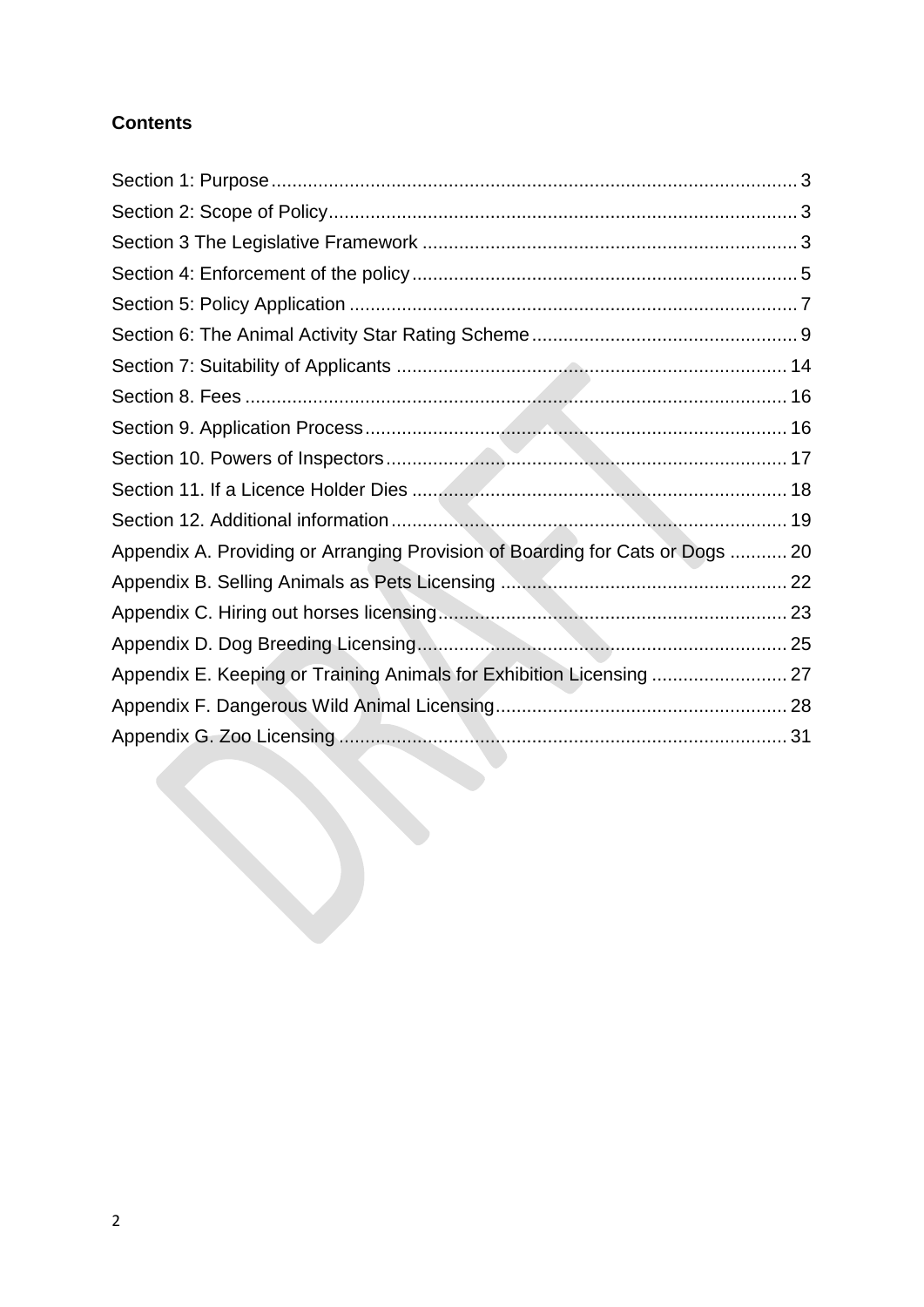## <span id="page-2-0"></span>**Section 1: Purpose**

- 1.1 North Devon Council has statutory responsibilities for the licensing of a number of activities relating to the welfare of animals under the Animal Welfare (Licensing of Activities Involving Animals) (England) Regulations 2018, the Dangerous Wild Animals Act 1976, and the Zoo Licensing Act 1981. These pieces of legislation are aimed at protecting the welfare and safety of animals and those that interact with them and make it an offence for any person to possess, own, or keep animals in order to carry out certain businesses, or have possession of certain animals without first being licensed by the Council.
- 1.2 The Council is required to ensure that:
- licence holders are suitably inspected/ assessed against the regulation requirements;
- individuals who apply for a licence and do not meet the regulation requirements for the grant of a new licence are refused a licence;
- appropriate enforcement action is taken against operators carrying out, attempting to carry on, or knowingly allowing a licensable activity to be done without a licence or in contravention of regulations or licence conditions;
- licences are not granted to individuals that are already disqualified from holding a licence or have previously had one revoked;

## <span id="page-2-1"></span>**Section 2: Scope of Policy**

- 2.1 This policy sets out the general principles that the Council will follow in relation to the provision and enforcement of animal licensing. The Policy describes the types of animal licensing matters that are likely to occur and how the Council will deal with them.
- 2.2 The Council will also have regard to any statutory guidance issued in relation to any of the primary animal licensing Acts and associated Regulations.
- 2.3 This Policy will ensure that the Council carries out its animal licensing responsibilities in a consistent and fair manner.

## <span id="page-2-2"></span>**Section 3 The Legislative Framework**

- 3.1 The Animal Welfare Act 2006 ("the Act") consolidated and updated a range of previous legislation to promote the welfare of animals. This Act is the principal piece of legislation aimed at protecting animal welfare in England and Wales, and establishes set welfare standards that must be maintained by all people who are responsible for an animal. The Act also places responsibilities on to numerous enforcement agencies, including local authorities.
- 3.2 The Act introduced a 'duty of care' on any person that is responsible for an animal to ensure that the needs of that animal are met, and created an offence of failing to provide for those needs. The Act also increased the penalties for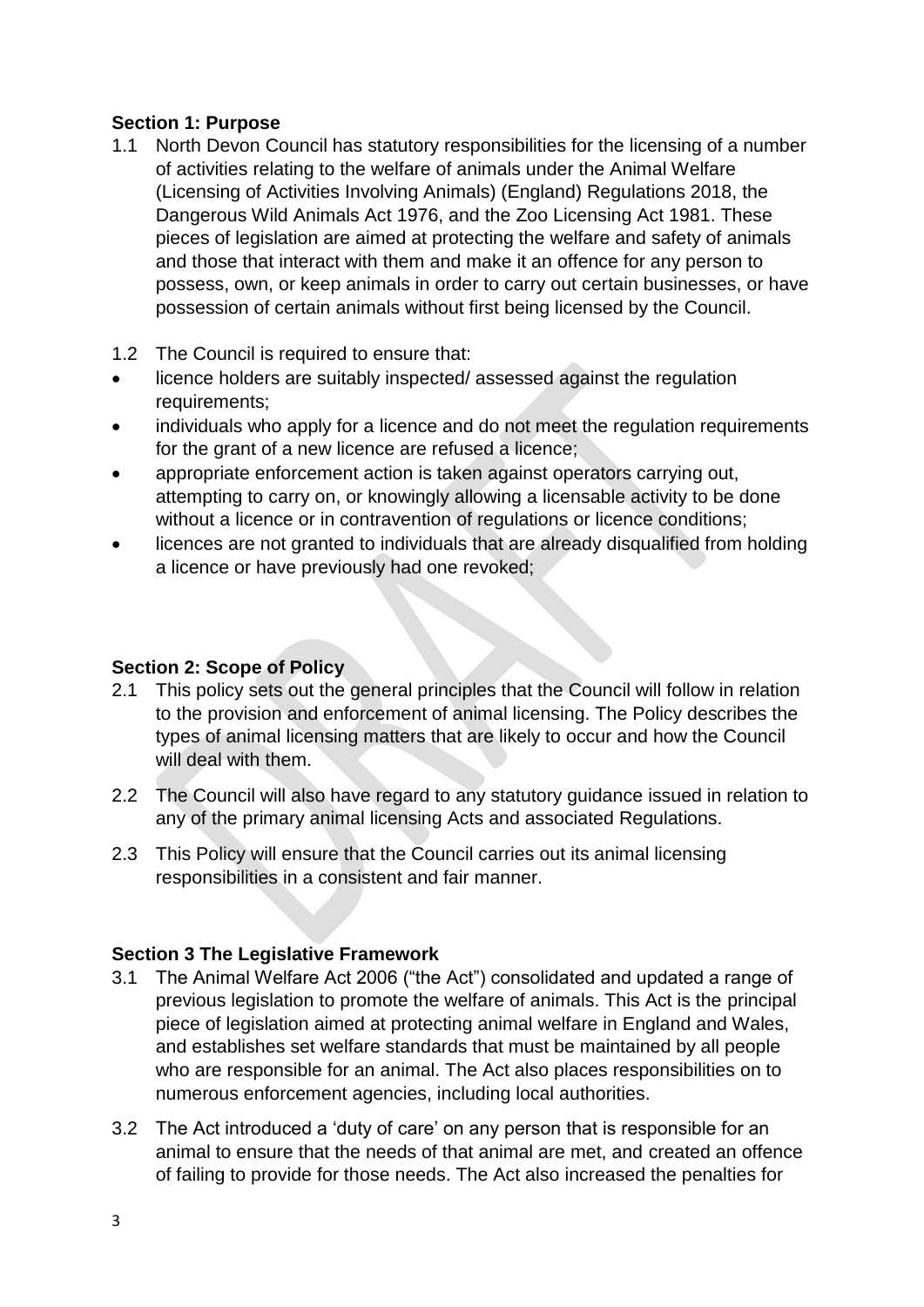animal abuse allowing the courts to disqualify a person from being in charge of animals. Any person disqualified under the Act is also disqualified from holding a licence under any of the animal licensing Regulations.

- 3.3 The Act gives powers to the Secretary of State for Environment, Food and Rural Affairs to pass regulations that may repeal or amend any of the primary licensing Acts or create new forms of licences, and these powers were used to create the Animal Welfare (Licensing of Activities Involving Animals) (England) Regulations 2018.
- 3.4 Section 9 of the Animal Welfare Act 2006 creates five overarching principles of animal welfare. The Act refers to these as the 'five needs' of all animals. It is the duty of any person responsible for an animal to ensure that each of these five needs are met.
- 3.5 The 'five needs' are:
	- The need for a suitable environment (by providing an appropriate environment, including shelter and a comfortable resting area);
	- The need for a suitable diet (by ready access, where appropriate, to fresh water and a diet to maintain full health);
	- The need to be able to exhibit normal behaviour patterns (by providing sufficient space, proper facilities and the company of an animal of its own kind, where appropriate);
	- Any need to be housed with, or apart from, other animals (by providing the company of an animal of its own kind, where appropriate); and
	- The need to be protected from pain, suffering, injury and disease (by prevention or rapid diagnosis and treatment, and ensuring conditions and treatment which avoid mental suffering).
- 3.6 The Animal Welfare (Licensing of Activities Involving Animals) (England) Regulations 2018 came into force in October 2018 and are made under section 13(7) and 13(8) of the Animal Welfare Act 2006. The regulations update and replace legislation for selling animals as pets, dog and cat boarding, dog breeding and riding establishments. In addition to this it introduces, for the first time, a licence regime for keeping and training animals for exhibition.

Under Schedule 1 of the regulation, a licensable activity means one of five activities involving animals:

- Selling animals as pets
- Providing for or arranging for the provision of boarding for cats or dogs
- Hiring out horses
- Dog breeding
- Keeping or training animals for exhibition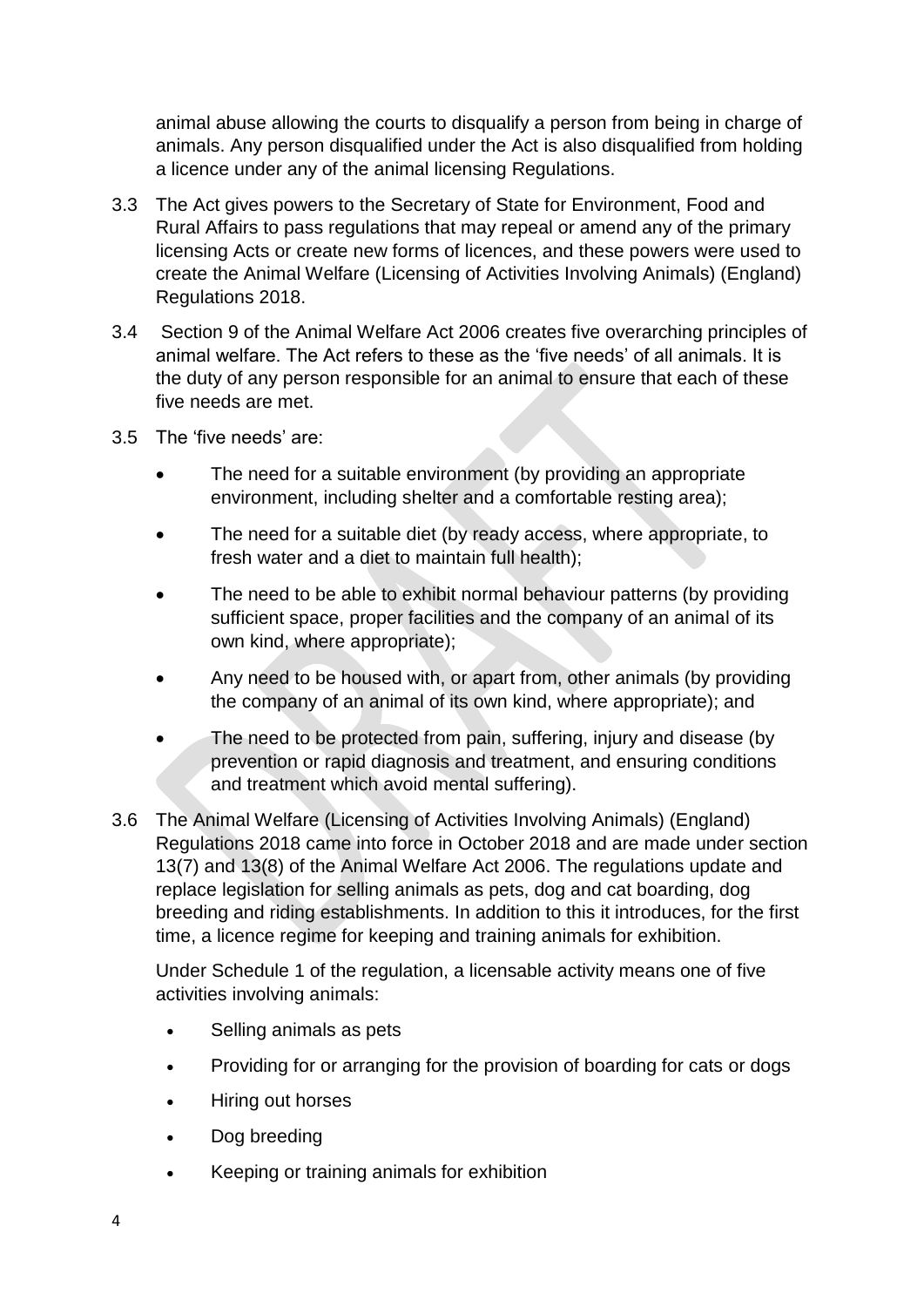- 3.7 The Dangerous Wild Animals Act 1976 dictates that a licence is required from the Council to keep certain animals that are considered wild, dangerous or exotic. A full list of animals that need a licence can be seen here: [http://www.legislation.gov.uk/uksi/2007/2465/schedule/made.](http://www.legislation.gov.uk/uksi/2007/2465/schedule/made)
- 3.8 The Council does not support the licensing of primates under the Dangerous Wild Animals Act 1976 as 'pets' to live in the domestic premises. The Council recognises that primates are highly intelligent and can be potentially dangerous animals with complex needs that are highly unlikely to be met within a domestic environment.
- 3.9 The Zoo Licensing Act 1981 dictates that a licence is required from the Council to display wild animals to the public for at least 7 days a year, in a place that is not a circus or a pet shop.

#### <span id="page-4-0"></span>**Section 4: Enforcement of the policy**

- 4.1 The Council will seek to ensure compliance with the legislation outlined above and will carry out its duty in an appropriate and consistent manner according to the following principles:
	- seek to achieve compliance in an accountable, consistent, proportional, and transparent manner as stated in the stated in Section 2(3) of the Legislative and Regulatory Reform Act 2006. Our enforcement activities will also be targeted at those cases in which action is required to ensure compliance;
	- seek to assist businesses and others in meeting their legal obligations through provision of reasonable assistance and advice, and aim to be clear, open and helpful in its approach to enforcement;
	- focus on prevention rather than cure, and in the context of animal licensing, in particular focus on risks to animal welfare;
	- seek to target enforcement resources at areas of highest risk to animal welfare and public safety, including non-compliant businesses and individuals/ partnerships;
	- take robust action against those who knowingly contravene the law or act irresponsibly;
	- where appropriate work in partnership with other regulatory or enforcement agencies to solve problems. Such bodies include the RSPCA, Police and Trading Standards.
- 4.2 In carrying out its enforcement duties, the Council has adopted an enforcement policy, which is available to view here: add link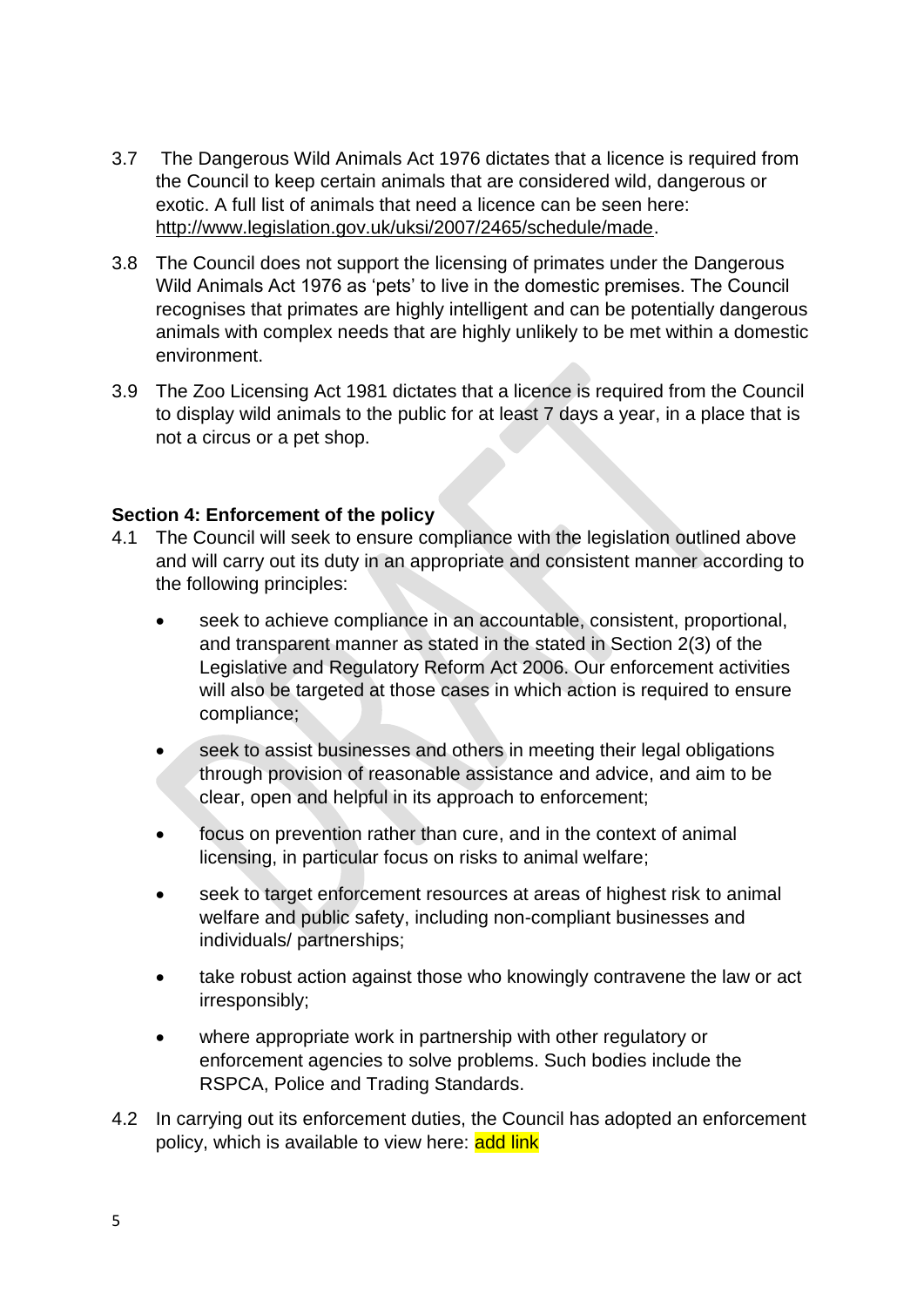- 4.3 We aim to achieve and maintain a consistent approach when we investigate complaints and make our decisions regarding enforcement. In reaching any decision we will consider, potentially amongst other things, the following criteria:
	- The seriousness of any offences or breach of conditions;
	- The previous compliance record of the business/ individual/ partnership;
	- The possible consequence(s) of non-compliance
	- The likely effectiveness of the various enforcement options available; and
	- The risk to the welfare of animals and/or the public.

# **Suspension, Variation and Revocation of a licence**

- 4.4 Local Authorities can vary an animal activity licence at any time. This Council will consider varying licences where a variation will likely have a positive impact on animal welfare, or address an issue which was adversely impacting on animal welfare. This Council will seek to engage with Licence Holders to ensure that any variations are both reasonable and practical.
- 4.5 This Council will also give consideration to suspending, varying, or revoking a licence without the consent of the Licence Holder where:
	- the licence conditions are not being complied with;
	- regulations are breached;
	- information supplied by the licence holder is false or misleading;
	- it is necessary to protect the welfare of an animal.
- 4.6 This Council will take a graduated approach to considering these measures, and in all instances will first consider if compliance and protection of animal welfare can be achieved by variation of the licence. Where it is not considered possible to achieve this via licence variation then suspension or revocation will be considered, in particular where poor standards of animal welfare are identified, or where the Licence Holder has a previous poor compliance record.
- 4.7 Where a licence is varied, suspended, or revoked, the Council will provide notice of this in writing, and include the following information:
	- the reasoning behind the decision;
	- when the change will come into effect;
	- the licence holder's rights (including how to appeal the decision);
	- specific details of any works/ issues requiring resolution before a suspension can be lifted.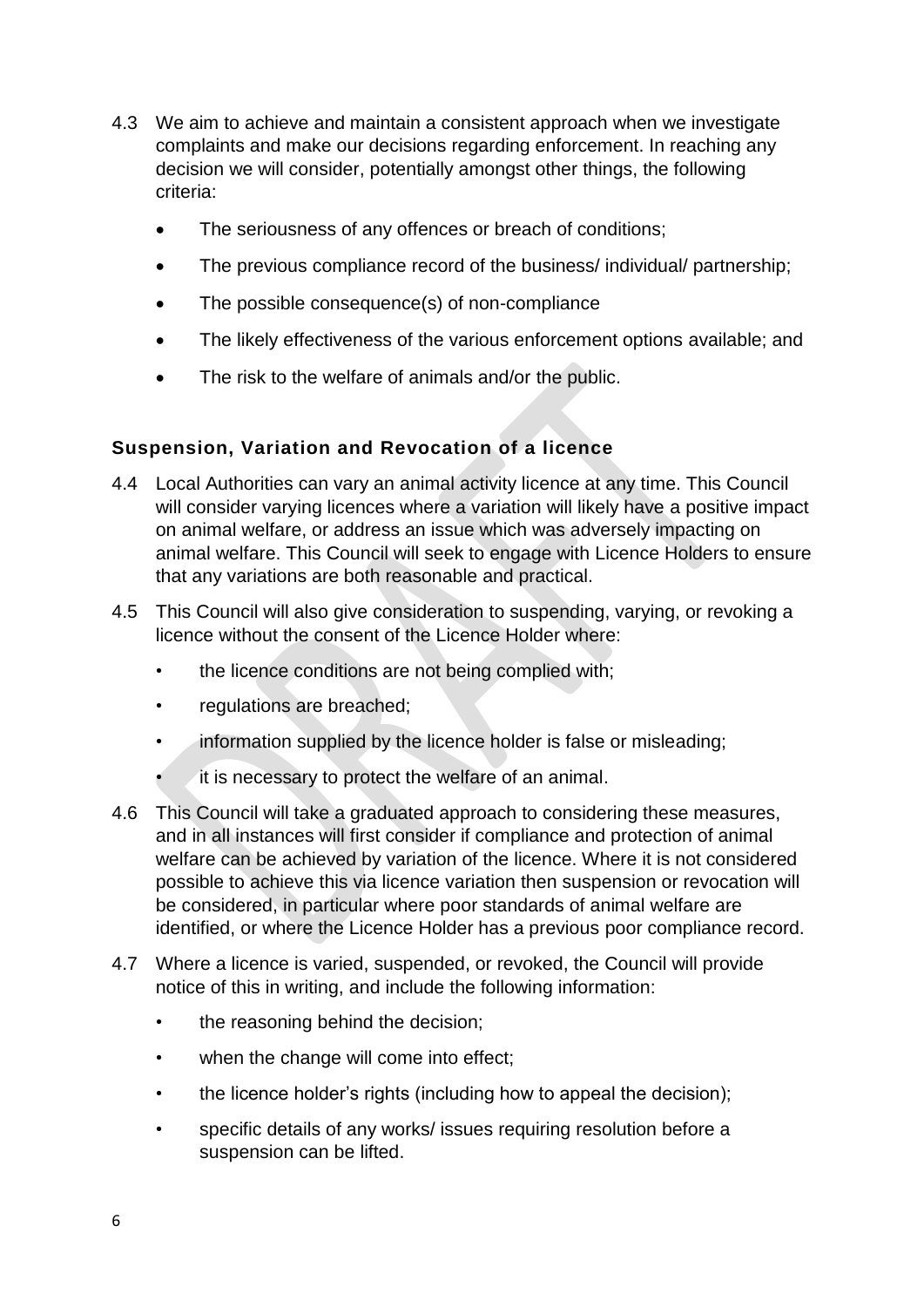- 4.8 A suspension, variation or revocation of a licence will ordinarily take effect 7 working days after the decision has been issued to the licence holder. The exception to this is where the reason for the action is to protect animal welfare, in which case the effect of the notice is immediate (via powers conferred on the Licensing Authority under Section 16 (2) of the Animal Welfare (Licensing of Activities Involving Animals) (England) Regulations 2018).
- 4.9 During the 7 days before the notice takes effect (unless the notice has immediate effect), the Licence Holder can make written representation to the Council. The Council will then consider these representations, provide a response within 7 working days, and either:
	- Continue with the licence suspension, variation or revocation; or
	- Cancel the decision to make changes to the licence.
- 4.10 Licence Holders have 28 days to appeal against the decision, and if the licence is suspended or revoked cannot trade again until the suspension or revocation is lifted following:
	- the Council being satisfied that licence conditions are being met; or
	- the first-tier tribunal finding in favour of the Licence Holder that the Council's decision was incorrect.

## <span id="page-6-0"></span>**Section 5: Policy Application**

- 5.1 The Animal Welfare Act 2006 and associated Regulations outline individual application requirements and mandatory conditions that the Council must be satisfied with before it can grant a licence. The Animal Welfare (Licensing of Activities Involving Animals) (England) Regulations 2018 gives the Council powers to apply conditions to each Licence it grants in addition to the mandatory conditions set out in the statutory guidance for each category of animal activity licence.
- 5.2 The principal purpose of requiring a licence is to safeguard animal welfare, and the Council will keep this objective in mind at all times when undertaking its animal licensing duties.
- 5.3 The Council will inspect premises in accordance with legislative requirements, veterinary advice and any statutory codes of practice before issuing or renewing a licence. Inspections will involve both programmed/ announced inspections as well as unannounced inspections such as to provide confidence as to the level of compliance of a licence holder/ applicant. Whether an inspection needs to be announced or unannounced depends on the reason for the inspection. For example, if there's a complaint or information that an animal's welfare is at risk it is likely that an inspector will make unannounced re-inspections to make sure compliance is checked thoroughly.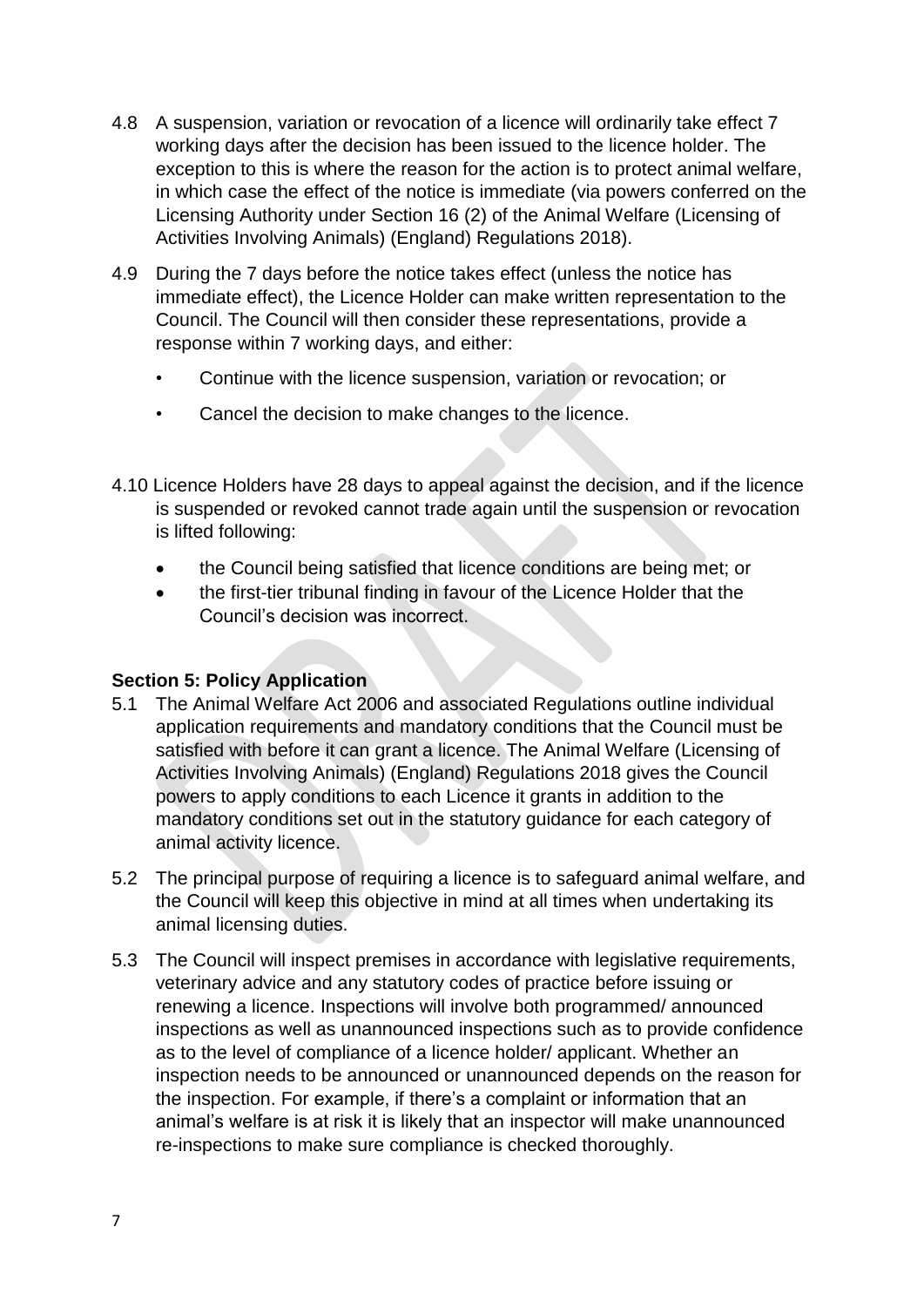- 5.4 Where appropriate or required (such as the case with riding stables and initial dog breeding inspections), inspections will be carried out with a qualified/ registered vet. Where inspections identify areas of concern which cannot be addressed by the licence conditions, officers will consider the use of the Animal Welfare Act 2006 and/or liaise with other organisations such as the RSPCA.
- 5.5 The Council will make reasonable efforts to investigate reports and intelligence relating to unlicensed establishments and/or breaches of conditions, respond to any issues, and where necessary take enforcement action in-line with the Council's Enforcement Policy.
- 5.6 When carrying out its functions under the primary licensing Acts the Council will seek to promote the following objectives:
	- The five needs as set out in the Animal Welfare Act;
	- Public safety:
	- Integration with other relevant strategies and legal requirements;
	- Positive relations with licence holders and proportionate regulation.
- 5.7 In addition to the danger to the welfare of animals by unlicensed or irresponsible animal owners, there is also a danger that may arise to members of the public. For example, poor standards of hygiene could lead to a risk of diseases spreading and affecting other members of the public and their animals. Additionally, licence holders that permit members of the public onto their premises have a legal duty to ensure that they do not put them at risk of illness or injury. Public safety will therefore be a paramount consideration by the Council at all times.
- 5.8 In addition to being licensed to carry out animal activities a licence holder and their premises may need to comply with other legislation such as planning and building regulations. Where the appropriate permissions or consents are not in place, or where they are being breached, or could be (for example where the grant of a licence would breach a planning condition), the Council may take enforcement action which could lead to the closure of such premises and consequently adversely impact on the welfare of any animals accommodated there. As a result the Council will not grant a licence where the appropriate planning permissions or building control consents are not in place, or may revoke a licence where such legislation, regulation or conditions are breached.
- 5.9 The statutory guidance accompanying each of the primary licensing regulations state clearly the mandatory conditions and minimum standards which the Council must be satisfied are complied with before any licence is granted. Where the relevant Licensing Officer is not satisfied that the relevant legal requirements and mandatory conditions are met, or where an Environmental Health Officer of the Council or Veterinary Surgeon has raised concerns that the legal requirements or standards are not met, or unlikely to be met, the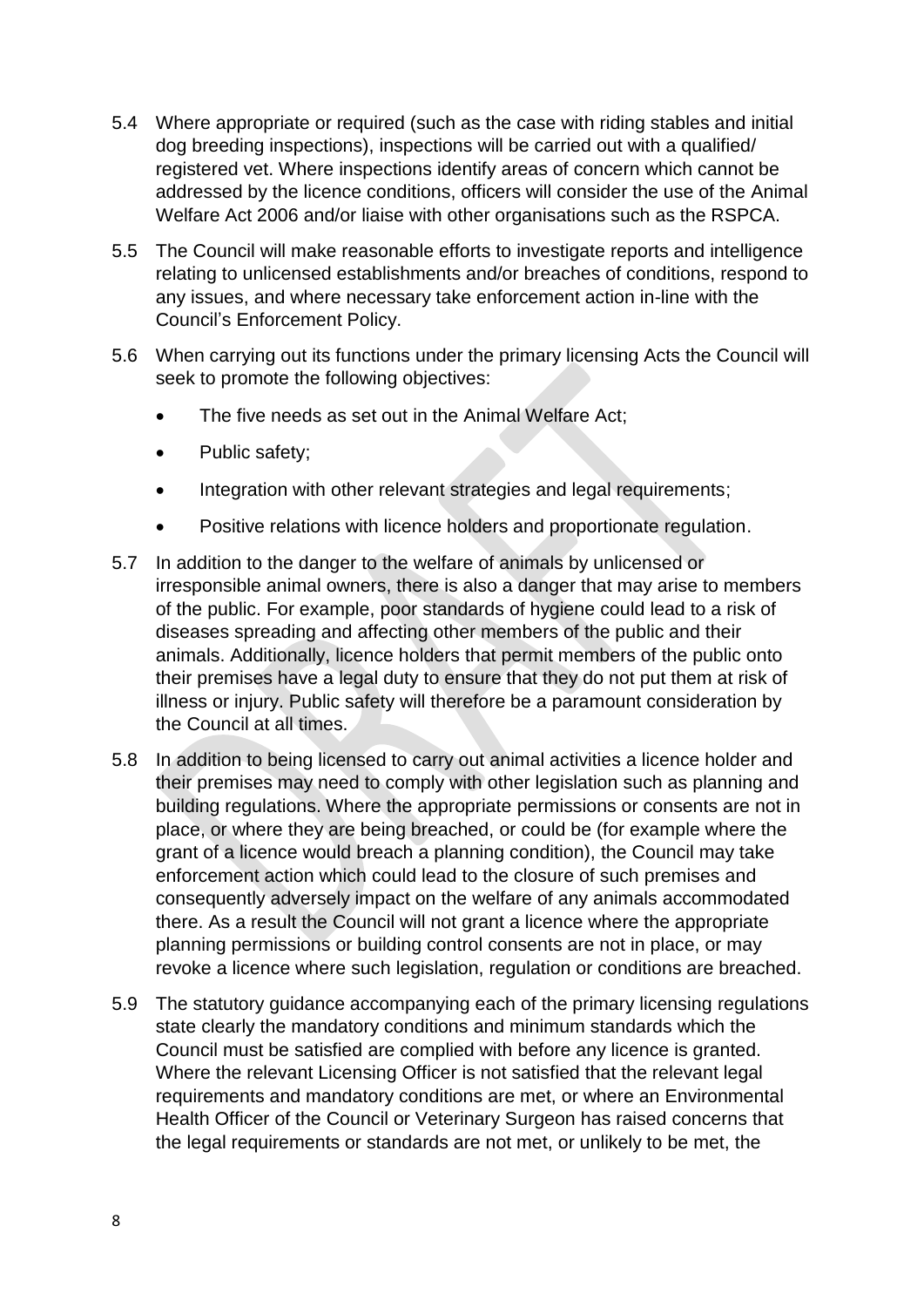applicant for the licence will be notified. The applicant will have the opportunity to address these matters in the hope of satisfying the relevant criteria.

5.10 If the relevant Licensing Officer feels that an application should be refused, they will submit a report to a Licensing Sub-Committee to determine the matter.

## <span id="page-8-0"></span>**Section 6: The Animal Activity Star Rating Scheme**

- 6.1 For animal activities other than keeping or training animals for exhibition a star rating will be given.
- 6.2 In Line with Statutory Guidance to Local authorities, applicants will be given a star rating ranging from 1 to 5, based on their compliance history and the results of their inspection. This also applies if an applicant asks for a reinspection.
- 6.3 Applicants/ Licence holders should be aware that the Council may amend their star rating after a routine revisit or unannounced inspection. For example, a star rating could go down after an unannounced inspection to investigate an animal welfare complaint.
- 6.4 The Council will provide feedback on the star rating they have given following inspections which will include the following:
	- The star rating;
	- Details of why this rating was given. This will include a list of the higher standards that the business currently fails to meet, or a list of the minimum standards that the business is failing to meet if it is considered to be in the minor failing category;
	- Details of the appeals process and the deadline by which an appeal must be made.

# **Granting or renewing a licence: risk-based approach**

- 6.5 In determining the star rating of a business the Council will adopt a risk-based approach. The Council will consider the following matters as part of its riskbased approach:
	- The compliance history of the individual applying for the licence poorer compliance history will be interpreted as higher risk;
	- The animal welfare standards observed whether they have minor failings, follow minimum standards or already operate at a higher standard.
- 6.6 In addition to the above the Council will also consider the following questions based on the inspection and on records of past compliance:
	- Does the applicant/ business meet the minimum standards?
	- Does the applicant/ business meet the higher standards?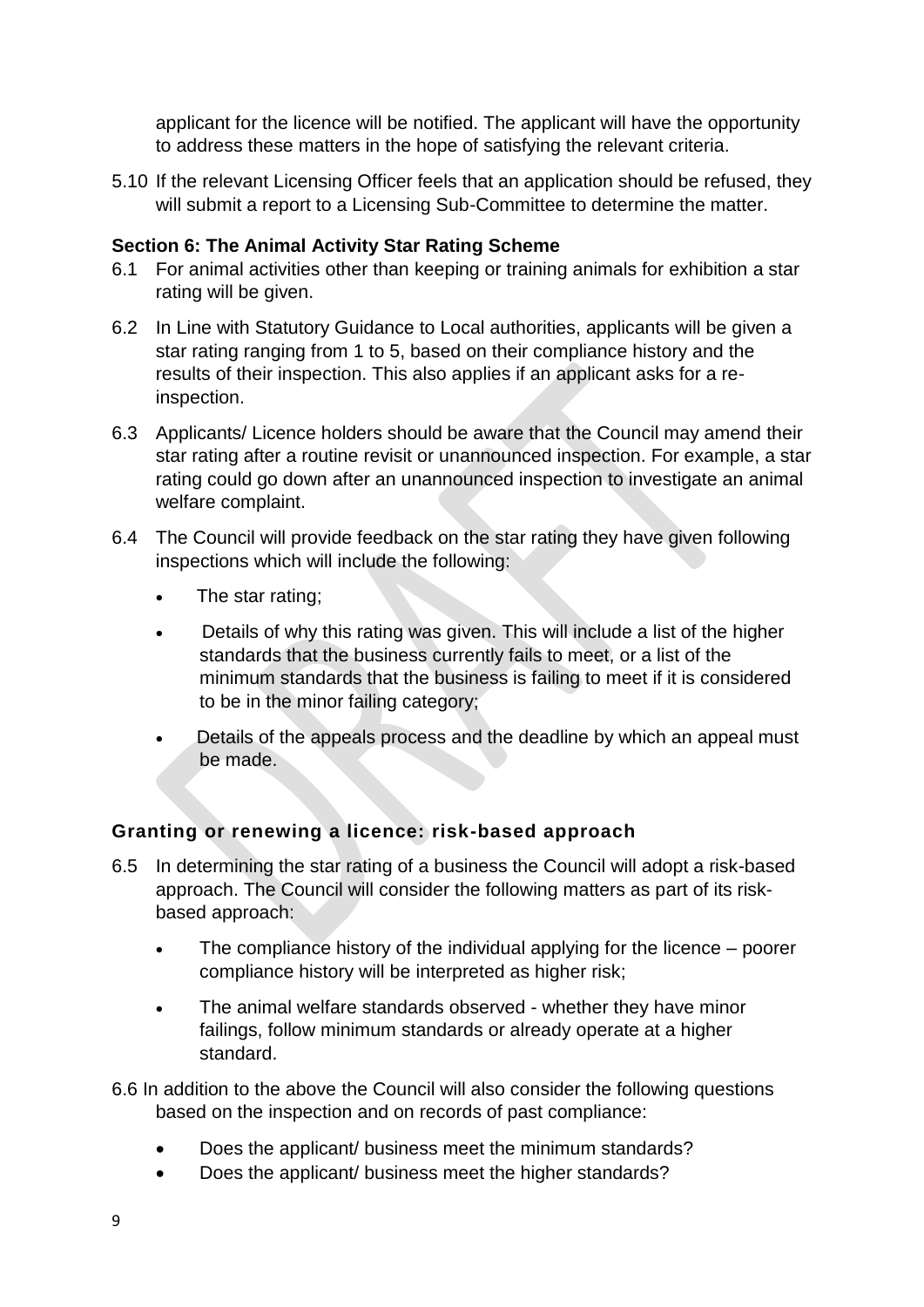Is the applicant/ business low or higher risk?

|                  | <b>Minor</b>      | <b>Minimum</b>    | <b>Higher</b>     |
|------------------|-------------------|-------------------|-------------------|
|                  | <b>Failings</b>   | <b>Standards</b>  | <b>Standards</b>  |
| Low risk         | 1-star rating, 1  | 3-star-rating, 2- | 5-star rating, 3- |
|                  | year licence at   | year licence, at  | year licence, at  |
|                  | least 1           | least 1           | least 1           |
|                  | unannounced visit | unannounced visit | unannounced       |
|                  | within 12 months  | within 24 months  | within 36 months  |
| <b>High risk</b> | 1-star rating, 1  | 2-star rating, 1  | 4-star rating, 2  |
|                  | year licence, at  | year licence at   | year licnce, at   |
|                  | least 1           | least 1           | least 1           |
|                  | unannounced visit | unannounced visit | unannounced       |
|                  | within 12 months  | within 12 months  | visit within 24   |
|                  |                   |                   | months            |

# **The Animal activity star rating system**

- 6.7 New applicants that do not have one year of compliance history with a local authority or a UKAS-accredited body will be automatically rated as high risk. The length of time the licence is granted for in these instances will depend on whether the new applicant meets the specified higher standards of animal welfare, or the minimum standards.
- 6.8 For renewal applications, the length of time the licence is granted for will depend on their risk rating and welfare standards at inspection. The licence length can be up to 3 years.
- 6.9 Where any failings compromise the welfare of animals a licence will not be granted or renewed.
- 6.10 All of the minimum standards outlined in the relevant licensable animal activity guides must also be met. Failure to do so will lead to refusal to grant or renew the licence.
- 6.11 In cases where Licence holders conduct multiple types of animal activity categories, they will only receive one rating to cover all of the activities they undertake. Each activity will be considered and rated separately before the final score is awarded overall. In accordance with the statutory guidance to Local Authorities, the star rating will be rounded down if the licence holder is operating with lower standards for one activity than another. For example, if an applicant meets the higher standards for dog breeding and the minimum standards for dog boarding, the overall score will reflect the lower of the two.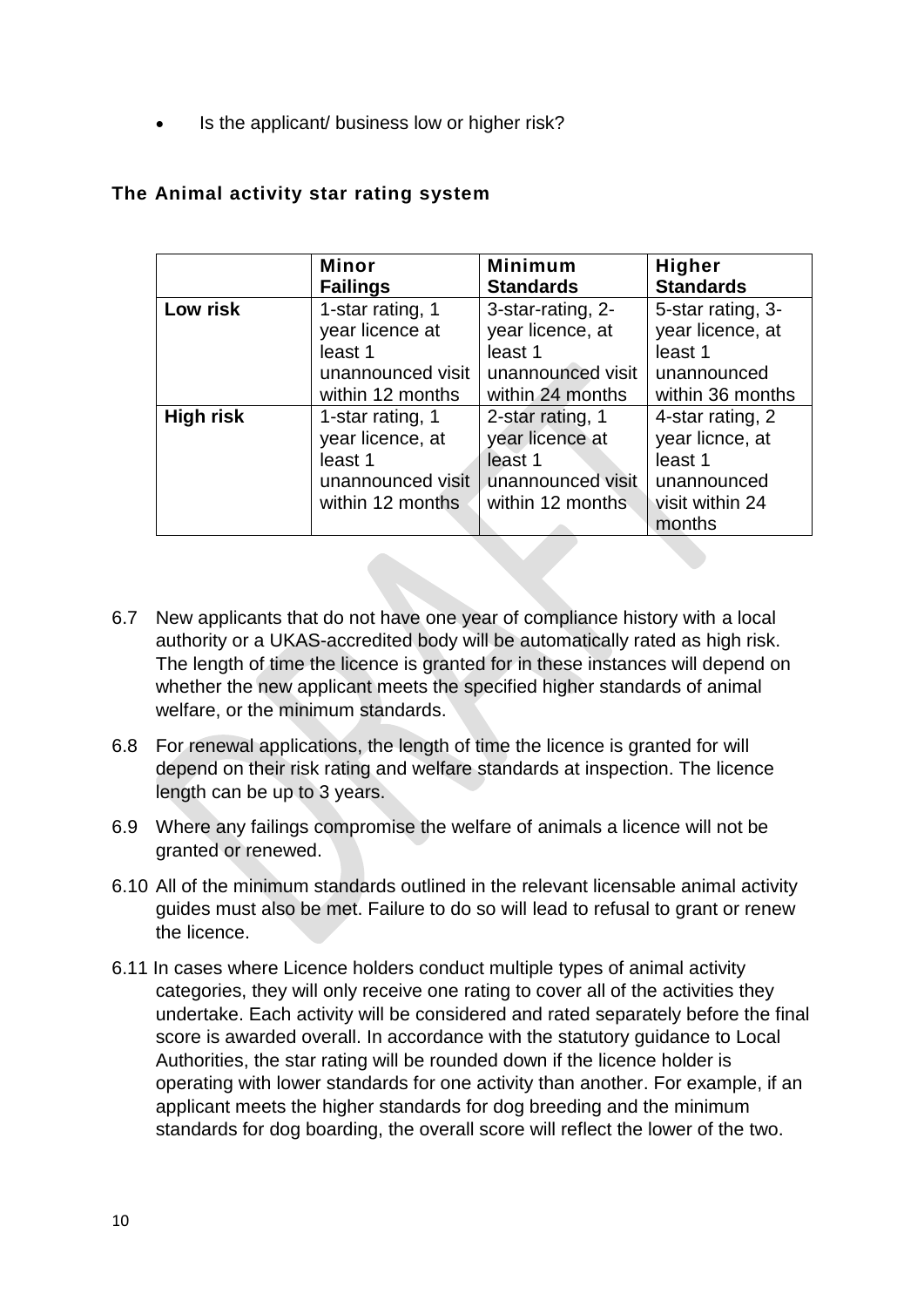- 6.12 As per the risk scoring matrix set out above, the Animal Activity rating scheme requires inspections to be carried out during the term of a licence, and the star rating may be varied at that time if the level of compliance identified at that time has gone up or down.
- 6.13 For the activity of hiring out horses, there is a requirement for an annual inspection by a Veterinarian listed on the Royal College of Veterinary Surgeons Riding Establishments Inspectorate List. It is the Council's policy to appoint the Veterinarian to undertake the inspection who will be independent and not one that is retained by the applicant / licence holder. Any increased costs associated with this, for example increased mileage costs, must be borne by the applicant.

## **Exception: keeping or training animals for exhibition**

6.14 As stated above, the only exception to the risk-based approach is for the activity of keeping or training animals for exhibition. All licences for the activity of keeping or training animals for exhibition can be granted for 3 years. This is done on the basis that these activities have been subject to a simple registration system. A risk assessment is not undertaken for this animal activity as a star rating is not issued.

## **Higher standards**

- 6.15 Optional higher standards have also been set out in the relevant animal activity guides, and achieving compliance with the higher standards is the only way of obtaining a 4- or 5-star rating.
- 6.16 In order to qualify for consideration at the higher standard, the applicant/ business must meet:
- 100% of the higher standards classified in the guidance as required;
- 50% (or more) of the higher standards classified in the guidance as optional.

## **Star rating appeal procedure**

- 6.17 Before considering an appeal against a star rating awarded, licence holders are strongly encouraged to discuss the rating with the inspecting Officer first. The Officer will already have provided a detailed written explanation of the rating awarded, and will be happy to explain this further. In many instances this may resolve the matter and avoid the need for an appeal.
- 6.18 In order to appeal against a star rating the applicant should contact North Devon Council in writing within 21 days of receiving their rating, clearly setting out how they think that the rating awarded does not reflect the animal welfare standards and risk level at the time of inspection via the following address or email address: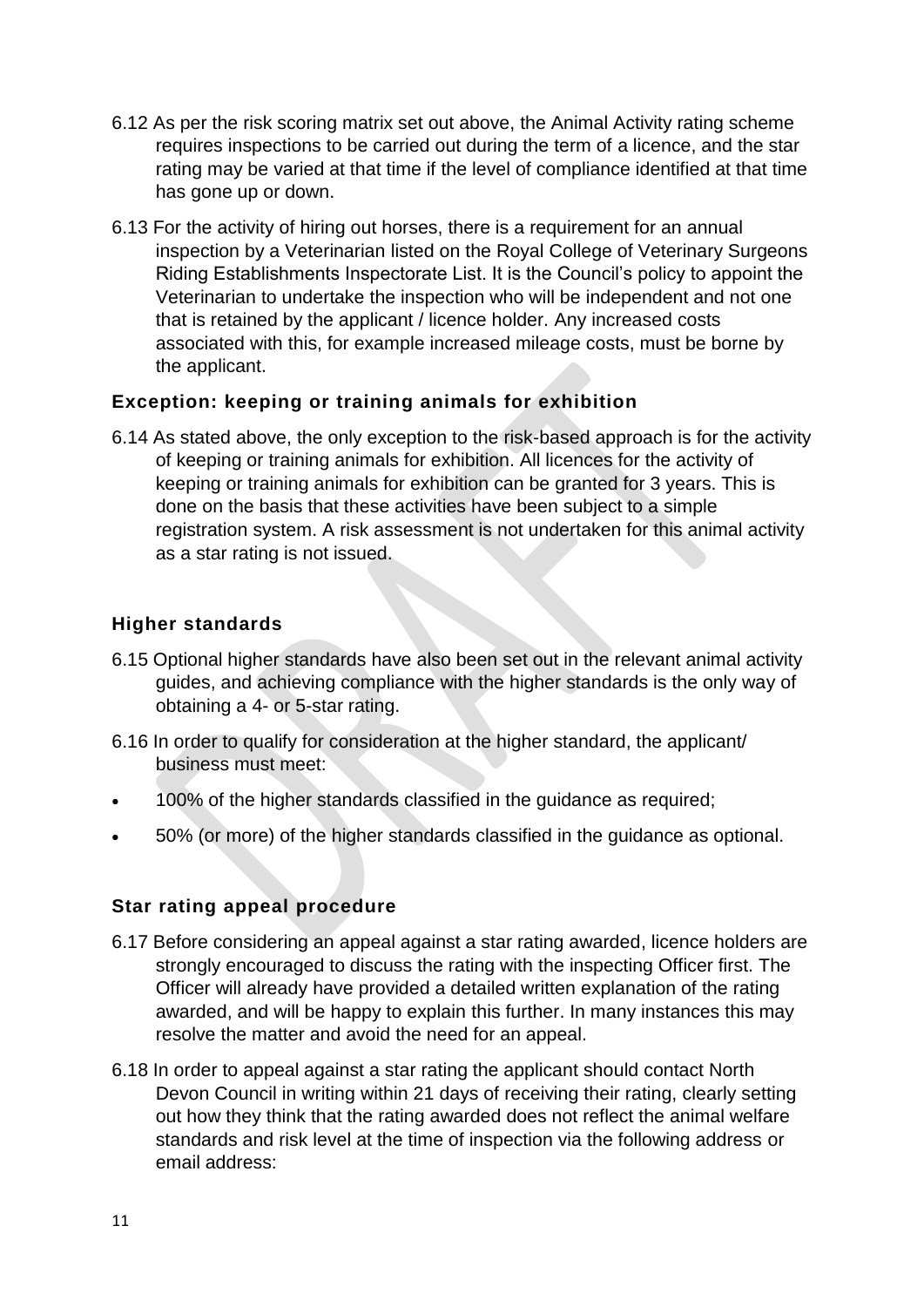FAO Licensing Service Lead, Licensing Team, PO BOX 379, North Devon Council, Barnstaple, Devon, EX32 2GR

## [licensing@northdevon.gov.uk](mailto:licensing@northdevon.gov.uk)

- 6.19 Appeals will be determined by a senior Officer (Public Protection Manager or Head of Environmental Health and Housing Services), within 21 days of receiving the appeal, and may involve the following:
	- Review of inspection notes, inspection report, and comparison of those documents with the appeal documents;
	- Review of the past compliance history of the licence holder;
	- A further visit to the Licensed Premises;
	- Additional advice from relevant animal welfare experts (for example specialist veterinary advice, or dog behaviour therapist input).
- 6.20 The cost of any additional inspections or specialist support/ advice will be borne by the appeal applicant, except where the appeal results in a higher rating being awarded, in which case the cost will be borne by the Council.
- 6.21 If the applicant disagrees with the outcome of the appeal they can challenge the Council's decision by means of a judicial review. The applicant also has the recourse to the local authority complaints procedure (including taking the matter to the Local Government Ombudsman where appropriate) if they consider that a council service has not been properly delivered.

[https://www.northdevon.gov.uk/council/feedback-complaints-whistleblowing](https://www.northdevon.gov.uk/council/feedback-complaints-whistleblowing-and-insurance/complaints-procedure/)[and-insurance/complaints-procedure/](https://www.northdevon.gov.uk/council/feedback-complaints-whistleblowing-and-insurance/complaints-procedure/)

# **Refusing a licence**

- 6.22 Local Authorities are required to refuse a licence/ renewal application in the following circumstances:
	- If they consider that the applicant cannot meet the mandatory licence conditions and minimum standards;
	- If they are concerned that issuing the licence may negatively impact on animal welfare;
	- If the housing, staffing or management are inadequate for the animals' wellbeing or for the activity or facility to be run properly;
	- If an operator who has been disqualified from holding a licence previously under Section 34 or 42 of the Animal Welfare Act 2006.
- 6.23 The Council may also refuse a Licence If it determines that the applicant is not a fit and proper person, for example where the applicant has relevant offences as listed in Section 7 below.
- 6.24 In such circumstances the Council will provide the applicant with a notice of refusal which will clearly set out the reasons for the application being refused, and detail how the applicant can appeal against the decision (appeal to a First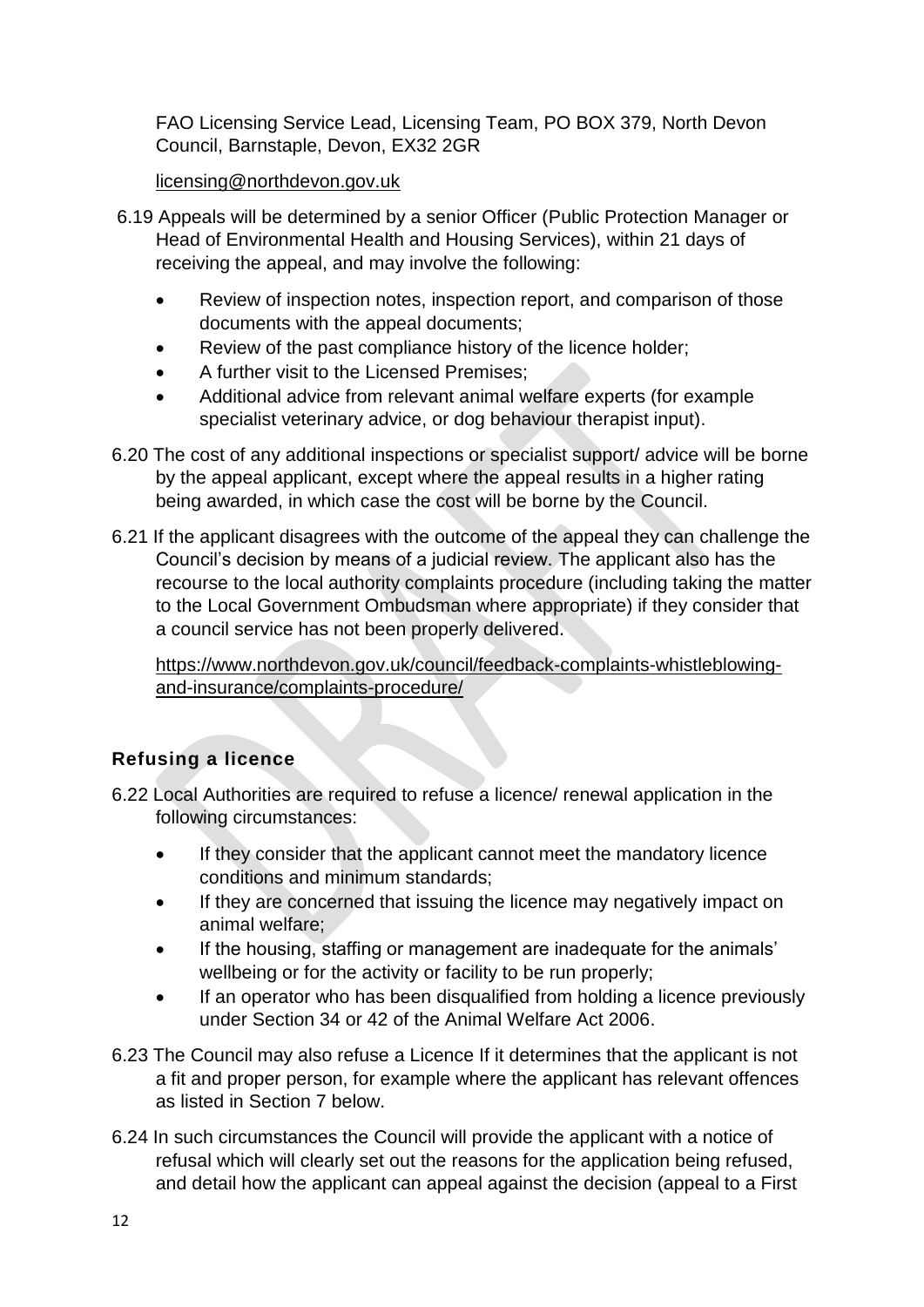Tier Tribunal (General Regulatory Chamber), within 28 days of receiving the notice of refusal).

## **Re-inspection requests**

6.25 Licence Holders given a rating between 1-star and 4-stars who have accepted their rating but have made improvements since that time can request a reinspection for a re-rating. A minimum period of three months must have elapsed between the rating being issued, and the date of re-inspection. The reasoning for this is that it is considered that if improvements can be sustained for a period of three months or more, then they are more likely to be sustained in the longer term of the licence. A Licence holder can apply for a re-inspection prior to the three-month standstill period being up, but the re-inspection itself will not be undertaken until at least three months has elapsed.

6.26 Requests for re-inspection should be made in writing and include the following:

- an outline of the reasons why the licence holder feels they should receive a re-inspection;
- details of the improvements made to compliance or welfare since the inspection;
- supporting evidence, if appropriate, for example photographs and invoices for works undertaken/ items purchased.
- 6.27 If the case for re-inspection made by the Licence Holder is not substantiated or insufficient evidence is provided, then the Council may refuse the request to reinspect. If the request is refused then the Licence holder will be provided with a written explanation including details of the outstanding matters requiring attention before a re-inspection will be undertaken.
- 6.28 Where a request for re-inspection is accepted by the Council then a reinspection will be undertaken within three months of the request being received.
- 6.29 Re-inspection visits may be undertaken either announced or unannounced (depending on the original inspection findings and the type of premises involved), and Licence Holders should be aware that depending on the reinspection findings their star rating may go up, down, or remain the same.
- 6.30 There is no limit on the number of re-inspections that can be requested, but in each case the request for re-inspection must include the information set out above. The Licence holder will be required to pay the current inspection fee for the re-inspection, and will be liable for an additional charge where a veterinarian is also required to be in attendance.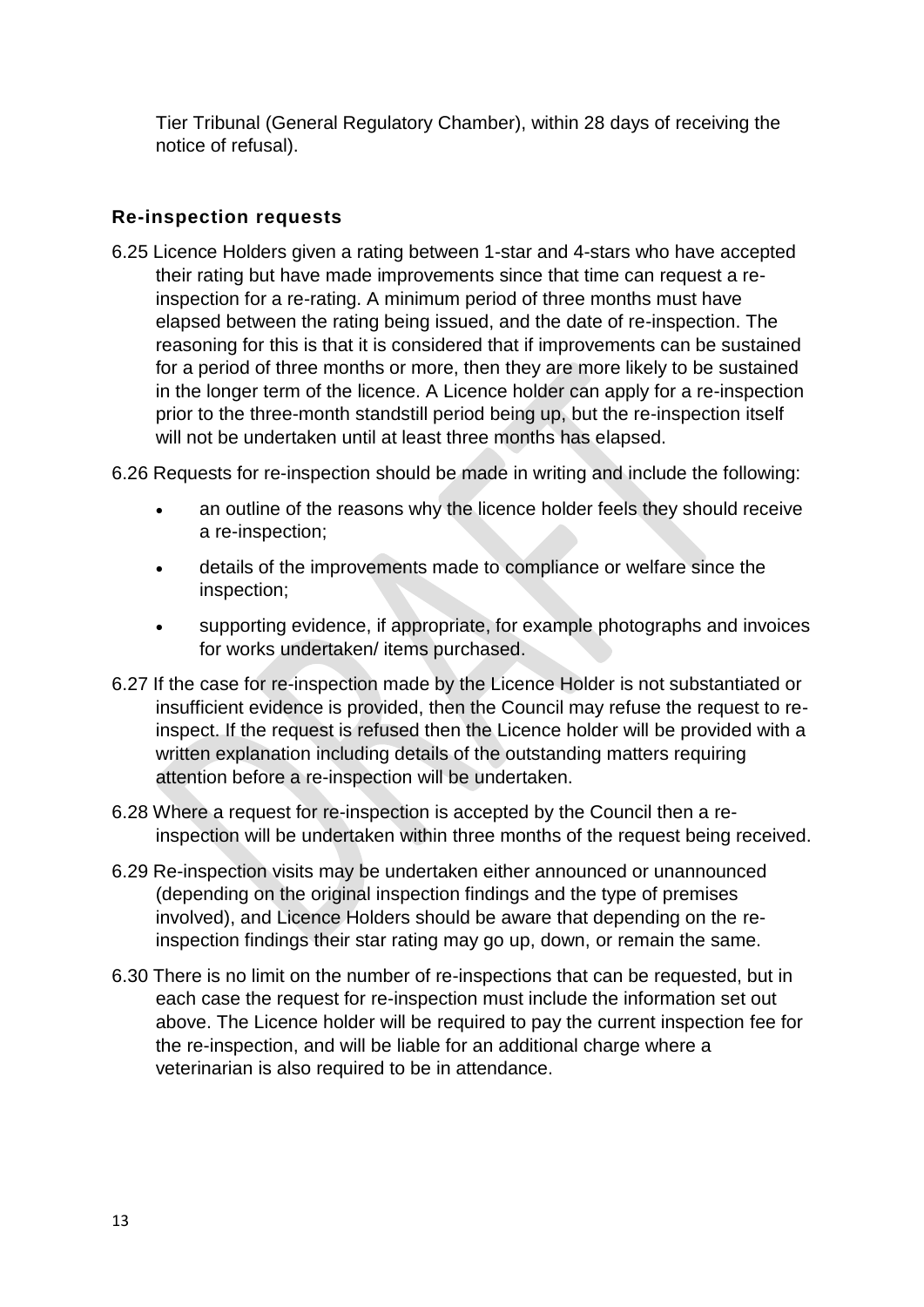#### <span id="page-13-0"></span>**Section 7: Suitability of Applicants**

- 7.1 In accordance with the Animal Welfare (Licensing of Activities Involving Animals) (England) Regulations 2018, any individual who carries on a licensable activity will be designated as the 'operator' of the business and can apply for a licence, providing they are not already disqualified from holding a licence in accordance with the Regulations.
- 7.2 In order to ensure compliance with our duties to ensure that an individual has not been disqualified from holding a licence the Council will require new applicants to provide a basic disclosure certificate (DBS) alongside their application. The Disclosure and Barring Service certificate must be marked with an issue date no more than 3 calendar months before the date of application.
- 7.3 Existing Licence holders will be required to provide a basic disclosure certificate as part of their renewal application from 1st August 2022 onwards. As with new applicants the Disclosure and Barring Service certificate must be dated no more than 3 calendar months before the date of application.
- 7.4 A Basic Disclosure will be required of all those applicants listed in the application (individuals, partners, and directors).
- 7.5 DBS checks must show that the applicant (or applicants) are not disqualified from holding a licence, and/or hold no relevant convictions which may affect whether they are a 'fit and proper' person to hold a licence.
- 7.6 A licence will only be granted where the Council is satisfied that the applicant is a fit and proper person to be the operator for the animal licence applied for. Fitness and propriety to hold a licence is a familiar concept within licensing, but is not legally defined within the context of animal licensing. For the purpose of this Policy, the Council will consider a 'fit and proper person' to be an individual who can demonstrate upon application that they have:
	- the right to work in the UK;
	- no relevant convictions;
	- not been disqualified from holding a licence;
	- the knowledge, experience, compliance history and ability to give reasonable confidence that they can comply with licence conditions and safeguard the welfare of animals in their care;
	- made suitable management and training arrangements to ensure the safety and welfare of any staff and/or members of the public who may be affected by the licensed activity.
- 7.7 This does not limit the scope of the fitness and propriety assessment and the Council may take into account other matters considered relevant to the licensing process.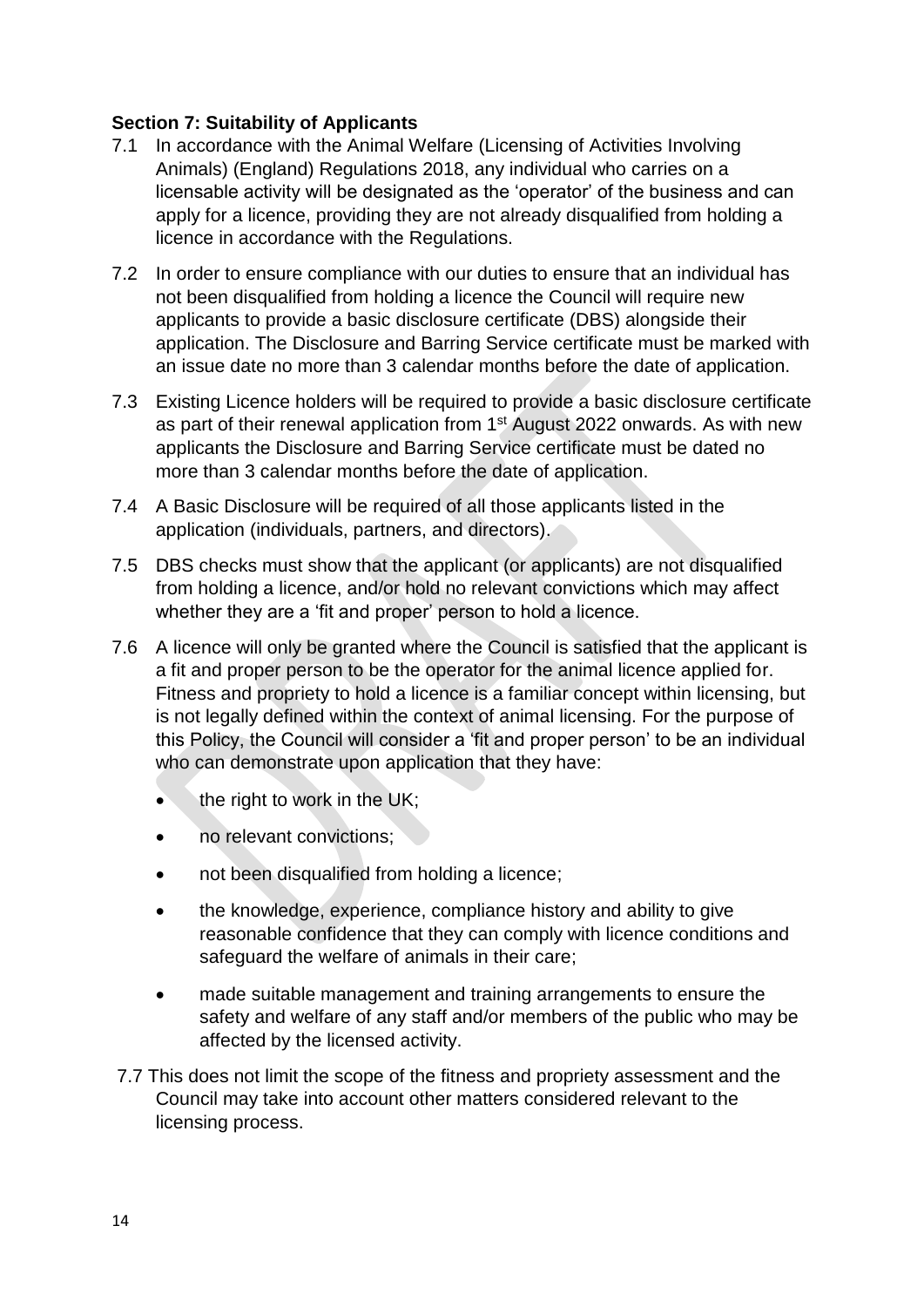## **Relevance of convictions**

- 7.8 The purpose of this section is to offer guidance on how the Council will determine whether an applicant or licence holder is suitable to either be granted a licence in the first place or retain a licence under the Regulations. In all cases, the Licensing Authority will consider the conviction or behaviour in question and what weight should be attached to it, and each and every case will be determined on its own merits, and in the light of these guidelines.
- 7.9 In addition to the nature of the offence, the quantity of matters and the period over which they were committed will also be considered. Patterns of repeated unacceptable or criminal behaviour are likely to cause greater concern than isolated occurrences as such patterns can demonstrate a propensity for such behaviour or offending.
- 7.10 Most applicants or licensees will have no convictions and that is clearly the ideal situation. In relation to other people, it is accepted that human beings do make mistakes and lapse in their conduct for a variety of reasons, and it is further accepted that many learn from experience and do not go on to commit further offences. Accordingly, in many cases an isolated conviction, especially if committed some time ago, may not prevent the grant or renewal of a licence.
- 7.11 Where a situation is not covered by these guidelines, the Licensing Authority will consider the matter from first principles and determine the fitness and propriety of the individual.
- 7.12 Where an applicant or licensee has been convicted of any offence that is related to animal cruelty or suffering, they will not be licenced. The reason for this is that the main purpose of the Animal Licensing Regulations is to ensure the welfare of animals, and as such these types of offences are highly relevant.
- 7.13 The Council will also not normally grant a licence to a person with one (or more) conviction for any offence that is related to licensing as these offences demonstrate a disregard for licensing processes and procedures.
- 7.14 In addition to the above, the Council also has wider obligations to safeguard both children and vulnerable adults. These obligations arise from the Children Act 2004; and the Care Act 2014. As a result, the Council will not grant a licence to a person with a conviction for Sex and indecency offences or exploitation offences (abuse, exploitation, use or treatment of another individual irrespective of whether the victim or victims were adults or children).
- 7.15 In relation to single convictions, the following **minimum** time periods should elapse following completion of the sentence (or the date of conviction if a fine was imposed) before a licence will be granted or renewed. This places public safety as the priority while enabling past offenders to sufficiently evidence that they have been successfully rehabilitated so that they might obtain or retain a licence:
	- Offences involving violence- 10 years;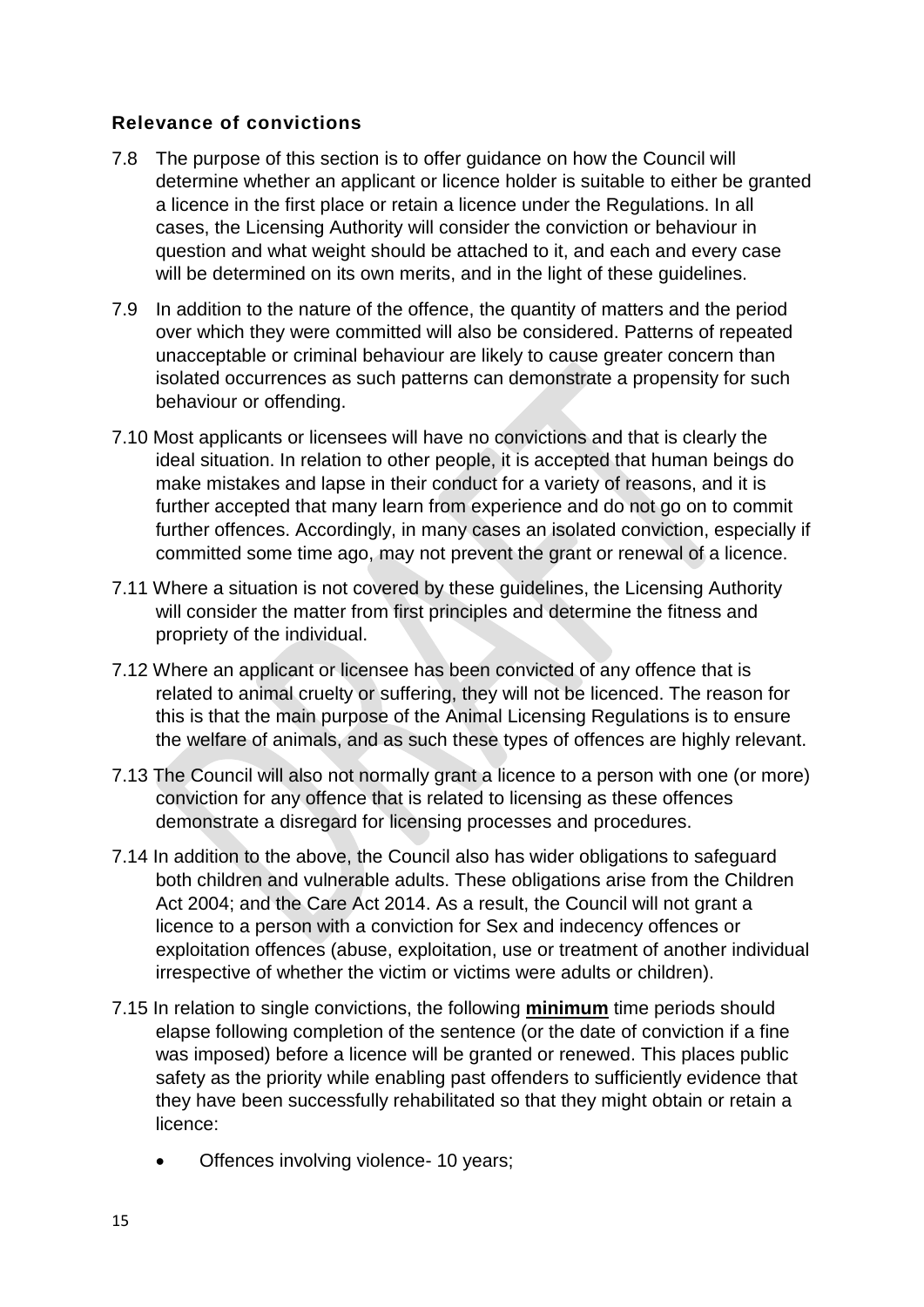- Possession of a weapon- 7 years;
- Offences involving dishonesty- 7 years;
- Offences involving drugs- 10 years.
- 7.16 Upon receipt of the certificate from the Disclosure & Barring Service, an Officer of the Licensing Authority will compare any disclosed information with the adopted policies relating to relevance of convictions and determine whether the applicant should be referred to a Licensing Sub -committee for them to determine whether the applicant is fit and proper to hold a licence.

#### <span id="page-15-0"></span>**Section 8. Fees**

8.1 The current table of fees for animal licensing can be found on the Council's webpages:

Environmental health and all [licensing fees \(northdevon.gov.uk\)](https://www.northdevon.gov.uk/council/charges-for-council-facilities-and-services/environmental-health-and-all-licensing-fees/)

- 8.2 In accordance with relevant legislation on fees and charges by a public authority, the fees for each licence are made up of two parts, Part A and Part B. Part A covers the direct costs associated with processing the application and is payable on submission of the application. Part B covers the costs associated with the running of the licensing function. This includes dealing with complaints, enforcement and general administration. This fee is payable once a licence has been granted but must be paid before the licence becomes operational and valid (the licence will not be issued until such time as Part B of the fee has been paid in full).
- 8.3 In the event that following payment of the Part A fee, the Council determines not to issue a licence (in accordance with the rationale set out in Section 6 and 7 above), then no refund will be issued, as the Council will have incurred reasonable costs in determining the application whether the licence is issued or not.

#### <span id="page-15-1"></span>**Section 9. Application Process**

- 9.1 Licence applications must be submitted on the relevant application form, accompanied by any supporting information requested (such as a basic disclosure certificate and proof of right to work in the UK), and with the application fee paid (the Part A fee). Inspection of the proposed licenced premises to determine the suitability for licensing will only be undertaken once the above requirements have been satisfied.
- 9.2 In the case of an application for breeding of dogs (grant applications only unless exceptional circumstances), and hiring out horses (grant and renewal applications), the required veterinary fee will also need to be paid prior to any inspection being undertaken.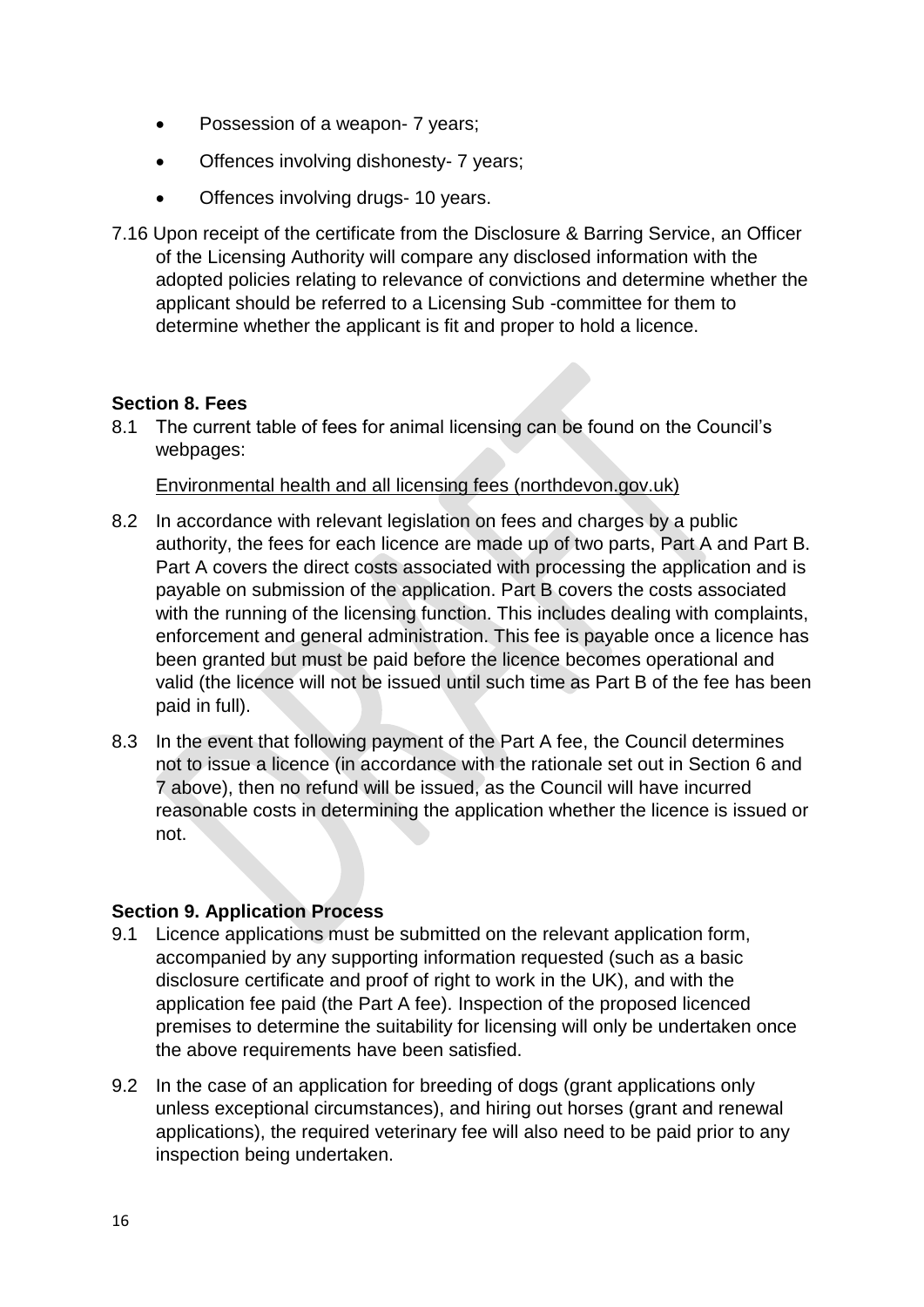- 9.3 Once a valid application has been received (all relevant information received/ included, and Part A fees paid), the Council will in accordance with statutory guidance for animal activity licensing undertake the following:
	- Consider whether the conduct displayed by the applicant indicates that they are a fit and proper person to carry out the licensable activity and meet the licence conditions.
	- Inspect the site of the licensable activity and assess if it is likely to meet the licence conditions. The inspection will be completed by a suitably qualified inspector (as well as a veterinarian for the initial inspection of a dog breeding establishment, or a listed veterinarian for inspections of horse riding establishments). The inspector will prepare a report, in accordance with the requirements of the Regulations, to be submitted to the Council following their inspection.
	- The inspector's report will contain information about the operator, any relevant premises, any relevant records, the condition of any animals and any other relevant matter, and state whether or not the inspector considers that the licence conditions will be met.
- 9.4 The inspecting Officers recommendation whether or not to issue a licence will principally be based on the standards witnessed at the time of inspection.
- 9.4 If the Inspecting Officer recommends that a Licence should be issued then the applicant will be contacted to request the Part B element of the fees be paid. Following receipt of the Part B fee, the Licence will be issued, accompanied with an inspection report which will contain a detailed written explanation of the star rating awarded.
- 9.5 Although not a statutory requirement, the Council will aim to provide licence holders with 3 months' notice of when their licence is due to expire. Licence holders must then submit an application at least 10 weeks before their licence expires to continue the activity without a break. It is the licence holder's responsibility to ensure that any renewal application is made in good time, and the Council cannot be held responsible for any delays or lapses of a licence caused by an incomplete or late application.

## <span id="page-16-0"></span>**Section 10. Powers of Inspectors**

- 10.1 Section 30 of the Animal Welfare Act 2006 allows local authorities to prosecute for any offences under that Act. Prosecution proceedings will be considered in accordance with the Council Enforcement Policy.
- 10.2 The Animal Welfare (Licensing of Activities Involving Animals) (England) Regulations 2018, introduced a range of enforcement powers to allow the Council to issue a suspension, variation or revocation notice where licence conditions are not being complied with; where there is a breach of the regulations; or issues relating to the protection of the welfare of an animal (as set out further in Section 4 previously).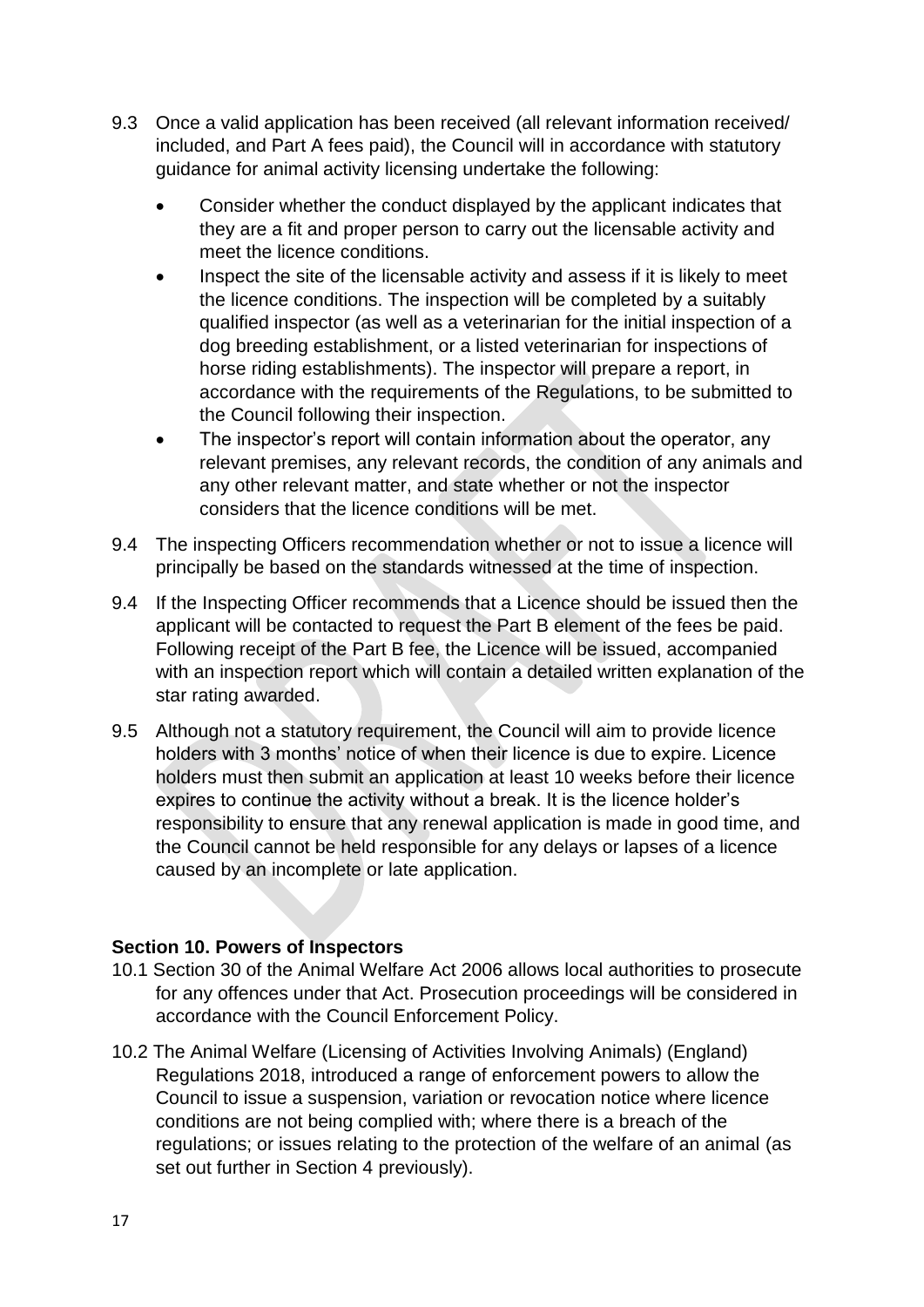- 10.2 Anyone who carries on any of the licensable activities without a licence is committing a criminal offence and is liable to imprisonment for a term of up to six months, a fine or both.
- 10.3 It is a criminal offence to breach any licence condition. It is also a criminal offence not to comply with an inspector's request with regards to taking a sample from an animal.
- 10.4 It is a criminal offence to obstruct an inspector who has been appointed by a local authority to enforce the Regulations. Committing any of these offences could result in an unlimited fine.
- 10.5 Inspectors have a right of entry to premises for the purpose of undertaking a licence inspection or checking whether an animal activity licence is required. An inspector does not have right of entry to any part of site premises used as a private dwelling, unless they give 24 hours' notice to the occupier. Section 62 of the Animal Welfare Act 2006 contains a definition of what would constitute a private dwelling, and an Inspector may enter this part of the premises without 24-hours-notice if given permission by the occupier. Where a request for entry is refused, Section 23 of the Animal Welfare Act makes provision for application for a warrant of entry.
- 10.6 The Regulations also make provision for the inspectors to take samples for laboratory testing from any animals on premises occupied by an operator, for the purposes of ensuring the licence conditions are being complied with. A licence holder must comply with any reasonable request of an inspector to facilitate the identification and examination of an animal and the taking of samples and, in particular, must arrange the suitable restraint of an animal if requested by an inspector (the provision for sampling is primarily aimed at veterinarians carrying out inspections on behalf of the Council).

## <span id="page-17-0"></span>**Section 11. If a Licence Holder Dies**

- 11.1 If a licence holder dies, the procedure in regulation 12 of the Animal Welfare (Licensing of Activities Involving Animals) (England) Regulations 2018 applies. This allows the personal representative of the deceased to take on the licence, provided that they inform the local authority within 28 days of the death that they are now the operators of the licensable activity.
- 11.2 The licence will remain in place for 3 months from the death of the former licence holder, or for the rest of the time it was due to remain in force if that time period is shorter.
- 11.3 The new licence holder should apply for a new licence one month before the expiry of this new period. If the personal representative does not notify the local authority within 28 days of the death of the licence holder, the licence will cease to have effect after those 28 days.
- 11.4 The Council will give consideration to extending the 3 month period up to 6 months if requested by the representative and if they believe this time is needed to wind up the estate of the former licence holder.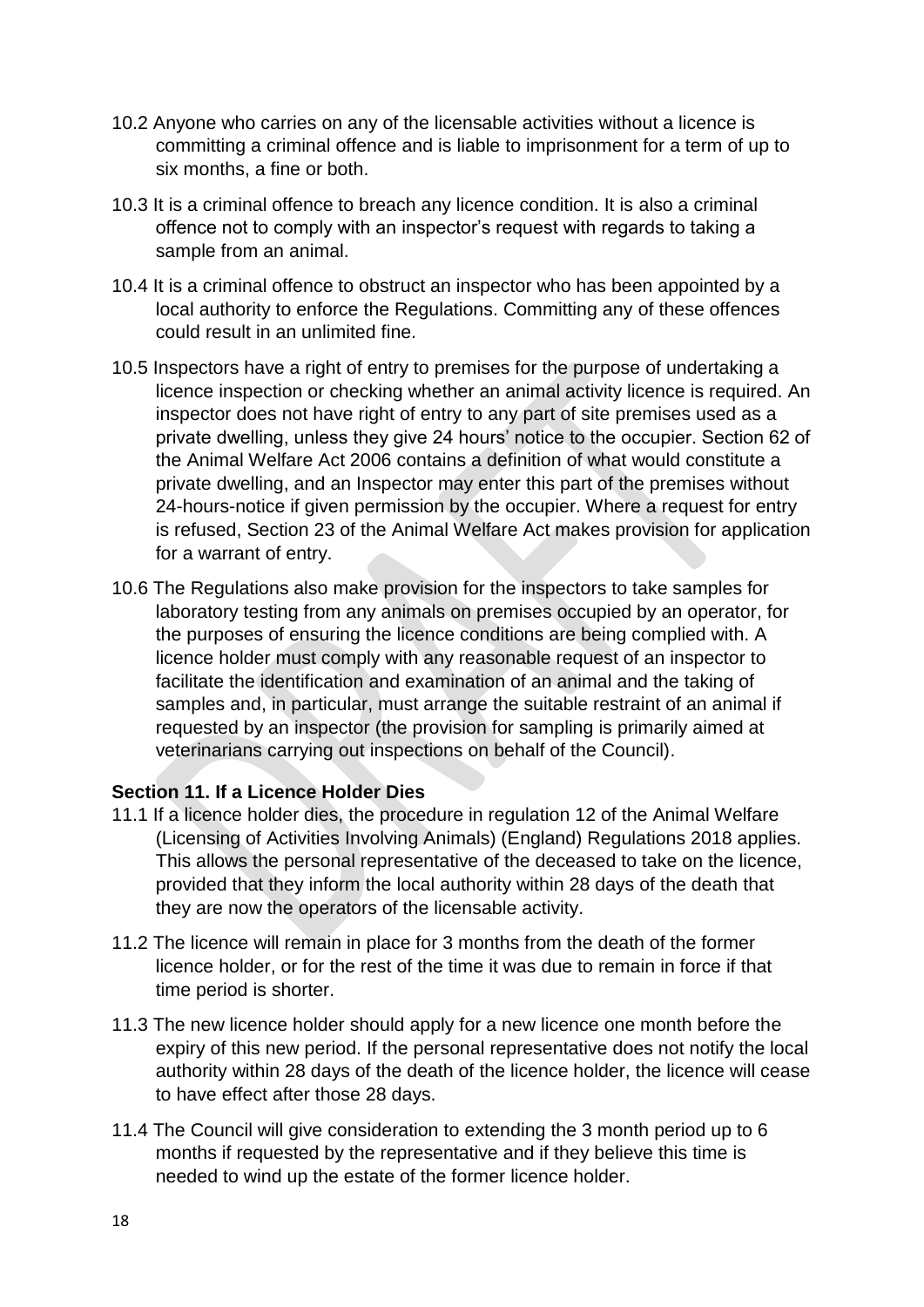## <span id="page-18-0"></span>**Section 12. Additional information**

12.1 The Council has additional information available online, including application forms, guidance documents and details on conditions. These can be seen here:

<https://www.northdevon.gov.uk/business/licences-and-permits/animal-licences/>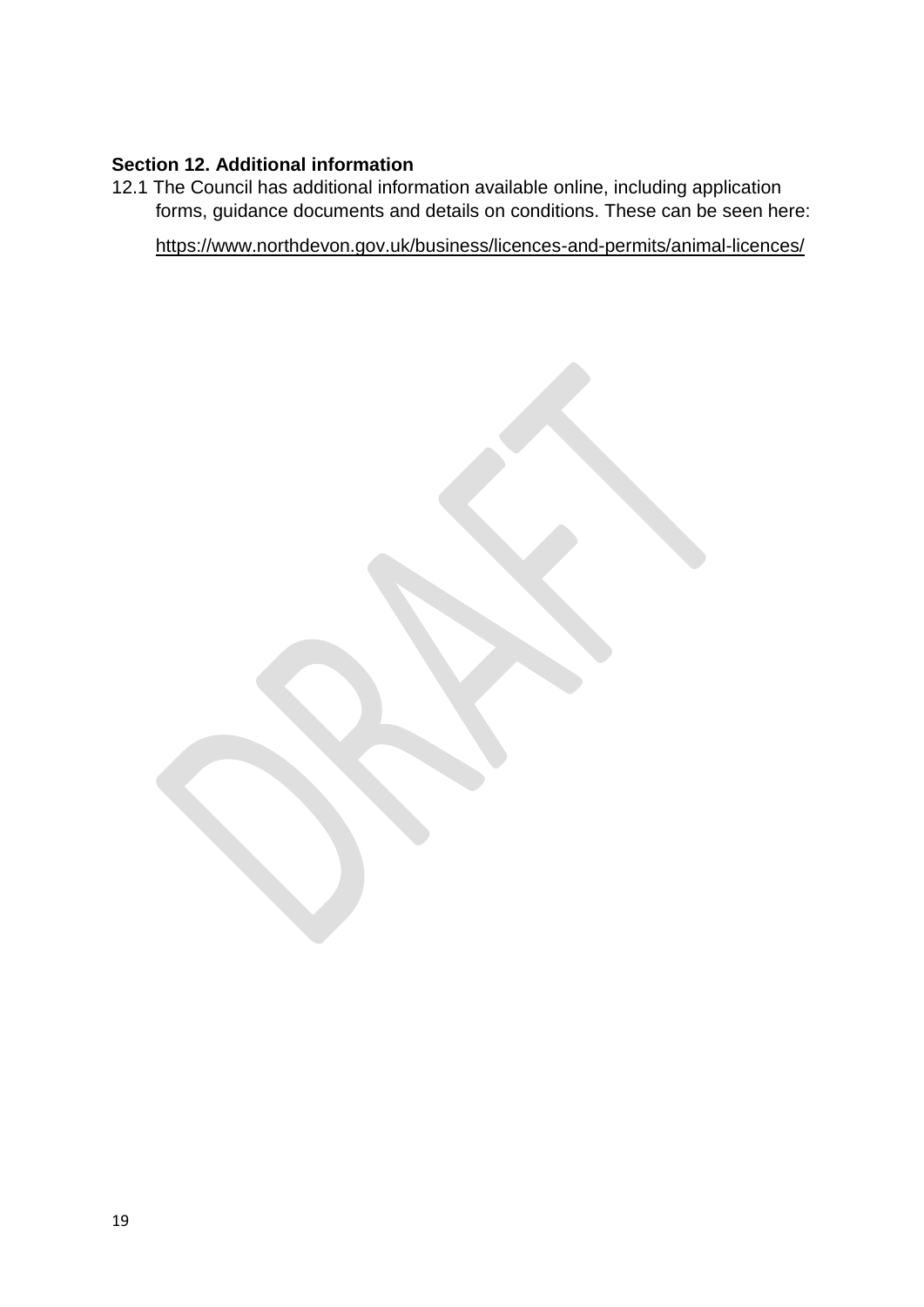# <span id="page-19-0"></span>**Appendix A. Providing or Arranging Provision of Boarding for Cats or Dogs**

A1. All dog and cat boarding activities need a licence if they are carried out as a commercial business. Further information on whether an activity would be considered a commercial business is contained in the relevant statutory guidance which the Council will have regard to.

A2. To be in scope, they must:

- provide housing for other people's dogs or cats, where the provision of that housing is part or solely the activity of the business;
- arrange housing for other people's dogs for example, businesses which connect pet owners with people willing to look after their animals for no fee, just minor expenses;
- provide overnight housing for cats in purpose-built cattery units;
- home board cats, when they are kept in cattery units;
- provide daytime housing for other people's dogs, as part of, or as the only activity of, the business.
- A3. An application for a licence must be made to the Council on its application form, which is available from the Council's website:

[https://www.northdevon.gov.uk/business/licences-and-permits/animal](https://www.northdevon.gov.uk/business/licences-and-permits/animal-licences/animal-welfare-licences/)[licences/animal-welfare-licences/](https://www.northdevon.gov.uk/business/licences-and-permits/animal-licences/animal-welfare-licences/)

A4. Before granting a licence the Council must be satisfied that an establishment is compliant with at least the minimum standards outlined under the relevant statutory guidance:

Cat boarding Licensing: [https://localgovernmentanimalwelfare.org/wp-content/uploads/2022/02/Cat-](https://localgovernmentanimalwelfare.org/wp-content/uploads/2022/02/Cat-Boarding-Guidance.pdf)[Boarding-Guidance.pdf](https://localgovernmentanimalwelfare.org/wp-content/uploads/2022/02/Cat-Boarding-Guidance.pdf) - Home boarding for dogs licensing: [https://localgovernmentanimalwelfare.org/wp-content/uploads/2022/02/Home-](https://localgovernmentanimalwelfare.org/wp-content/uploads/2022/02/Home-Boarding-for-Dogs-Guidance.pdf)[Boarding-for-Dogs-Guidance.pdf](https://localgovernmentanimalwelfare.org/wp-content/uploads/2022/02/Home-Boarding-for-Dogs-Guidance.pdf) - Dog day care licensing: [https://localgovernmentanimalwelfare.org/wp-content/uploads/2022/02/Dog-](https://localgovernmentanimalwelfare.org/wp-content/uploads/2022/02/Dog-Day-Care-Guidance.pdf)[Day-Care-Guidance.pdf](https://localgovernmentanimalwelfare.org/wp-content/uploads/2022/02/Dog-Day-Care-Guidance.pdf) - Dog kennel boarding licensing: [https://localgovernmentanimalwelfare.org/wp-](https://localgovernmentanimalwelfare.org/wp-content/uploads/2022/02/Commercial-Dog-Boarding-Guidance.pdf)

[content/uploads/2022/02/Commercial-Dog-Boarding-Guidance.pdf](https://localgovernmentanimalwelfare.org/wp-content/uploads/2022/02/Commercial-Dog-Boarding-Guidance.pdf)

- A5. If the Council is satisfied that the requirements of the statutory guidance documents are met, and there are no other concerns about the welfare of animals or the objectives of this policy being undermined, the licence will be granted.
- A6. The Council may attach any condition to the licence that it feels are necessary and expedient for securing the objectives above.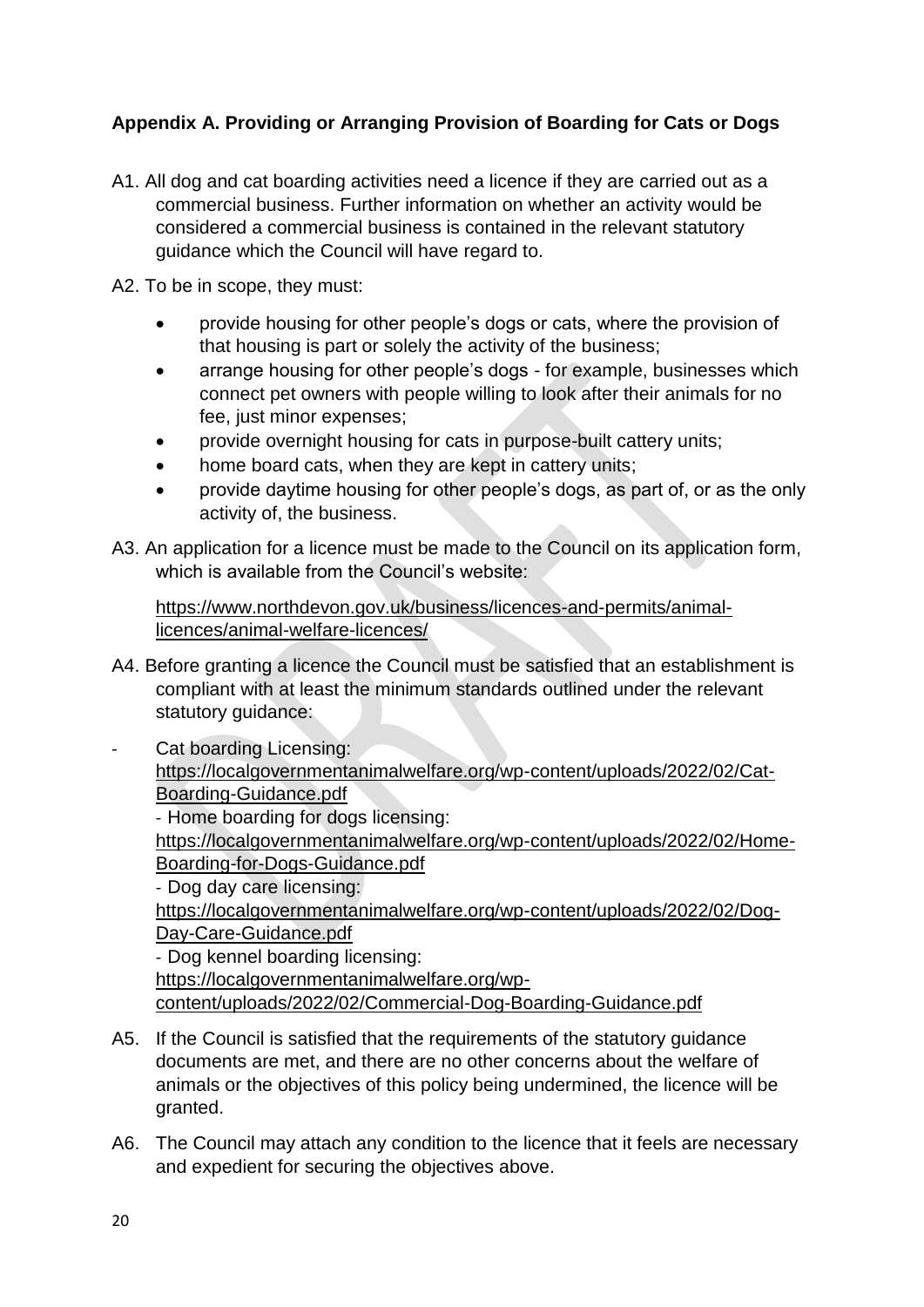- A7. If the Council has any concerns about the welfare of the animals kept under this licence, it may request that a vet conducts a further visit to ascertain if the measures in place are acceptable which would be chargeable to the licence holder.
- A8 All dog and cat boarding activities undertaken as a commercial business should have a trade waste contract, and inspecting Officers will request evidence of this at the time of inspection. For those dog and cat boarding establishments of smaller scale, for the sake of clarity, Officers will expect to see evidence of a trade waste contract where 5 or more dogs or cats are accommodated at any time.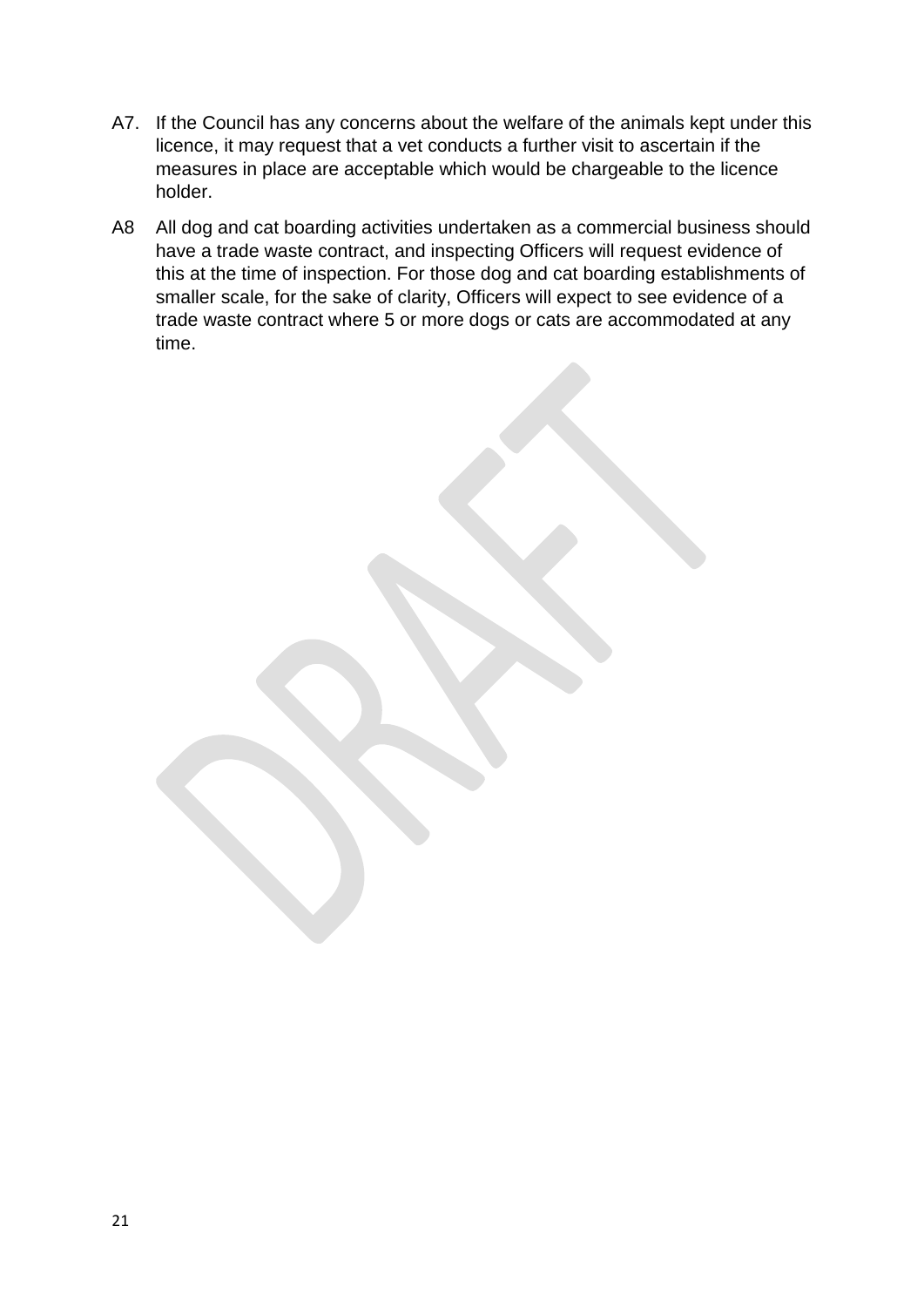## <span id="page-21-0"></span>**Appendix B. Selling Animals as Pets Licensing**

- B1 All selling animals as pets activities need a licence if they are carried out as a commercial business. Further information on whether an activity would be considered a commercial business is contained in the relevant statutory guidance on selling animals as pets licensing, which the Council will have regard to. This activity licence does not include the sale of animals in the course of aquacultural production, or the breeding of dogs (this is a separate form of animal activity licence).
- B2 An application for a licence must be made to the Council on its application form, which is available from the Council's website:

[https://www.northdevon.gov.uk/business/licences-and-permits/animal](https://www.northdevon.gov.uk/business/licences-and-permits/animal-licences/animal-welfare-licences/)[licences/animal-welfare-licences/](https://www.northdevon.gov.uk/business/licences-and-permits/animal-licences/animal-welfare-licences/)

B3. Before granting a licence the Council must be satisfied that an establishment is compliant with at least the minimum standards outlined under the statutory guidance:

[https://localgovernmentanimalwelfare.org/wp-content/uploads/2022/02/Selling-](https://localgovernmentanimalwelfare.org/wp-content/uploads/2022/02/Selling-Animals-as-Pets-Guidance.pdf)[Animals-as-Pets-Guidance.pdf](https://localgovernmentanimalwelfare.org/wp-content/uploads/2022/02/Selling-Animals-as-Pets-Guidance.pdf)

- B4. If the Council is satisfied that the requirements of the statutory guidance document are met, and there are no other concerns about the welfare of animals or the objectives of this policy being undermined, the licence will be granted.
- B5. The Council may attach any condition to the licence that it feels are necessary and expedient for securing the objectives above.
- B6. If the Council has any concerns about the welfare of the animals kept under this licence, it may request that a vet conducts a further visit to ascertain if the measures in place are acceptable which would be chargeable to the licence holder.
- B7 All selling animals as pets undertaken as a commercial business should have a trade waste contract, and inspecting Officers will request evidence of this at the time of inspection.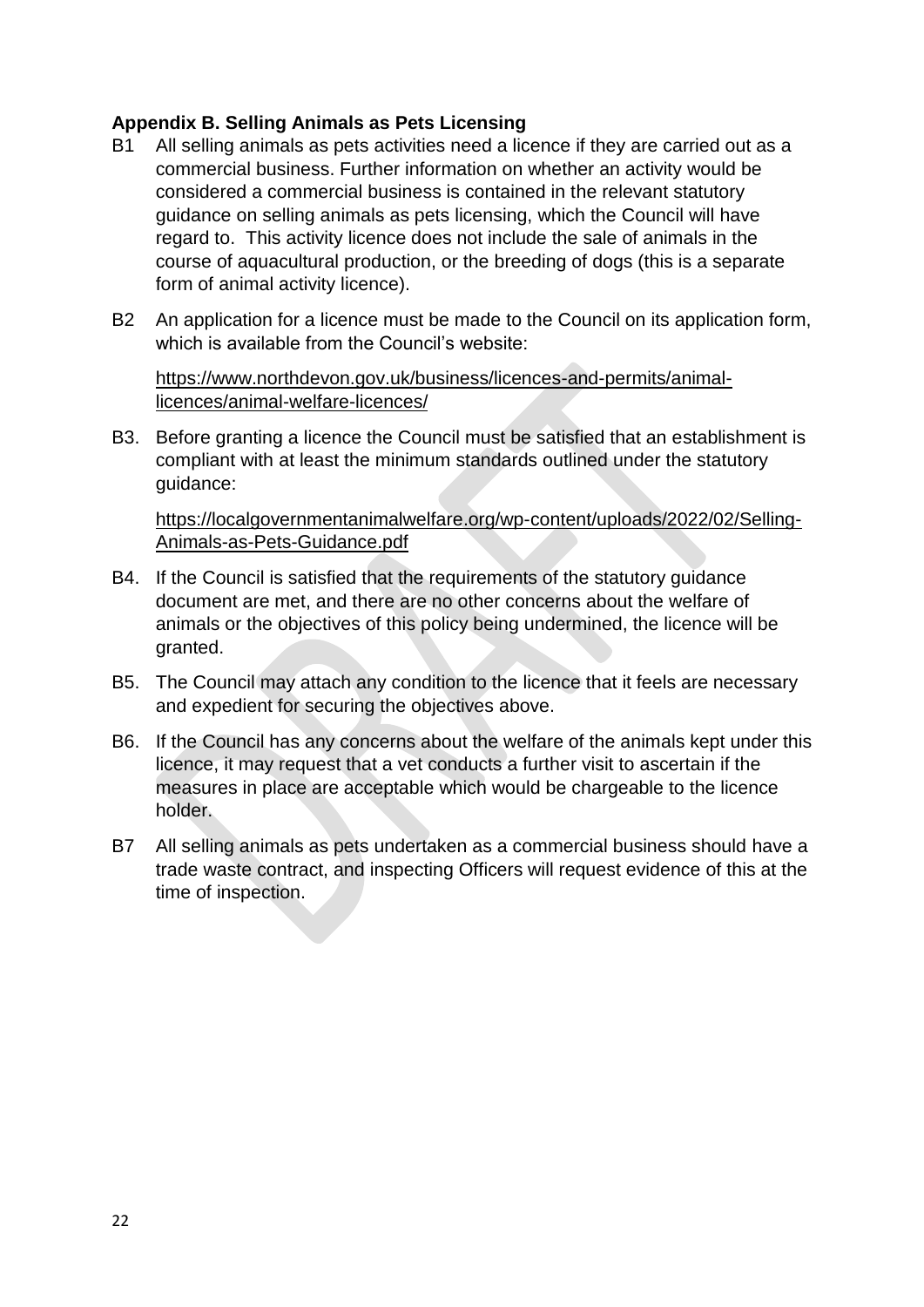## <span id="page-22-0"></span>**Appendix C. Hiring out horses licensing**

- C1 All activities involving hiring out horses for riding, or instruction in riding, need to have a licence if they're carried out as a commercial business. Further information on whether an activity would be considered a commercial business is contained in the relevant statutory guidance on Hiring out horses licensing, which the Council will have regard to.
- C2 To be in scope they must hire out horses for riding, or instruction in riding. This could include:
	- riding schools
	- loan horses
	- hunter hirelings
	- pony and donkey rides
	- polo instruction
	- pony parties where the ponies are ridden
- C3 For the hiring of horses, a listed Veterinarian must be appointed for the initial inspection, for a renewal inspection, and for the annual inspection for the hiring of horses. It is the Council's policy to appoint the Veterinarian to undertake the inspection who will be independent and not one that is retained by the applicant / licence holder.
- C4 An application for a licence must be made to the Council on its application form, which is available from the Council's website:

[https://www.northdevon.gov.uk/business/licences-and-permits/animal](https://www.northdevon.gov.uk/business/licences-and-permits/animal-licences/animal-welfare-licences/)[licences/animal-welfare-licences/](https://www.northdevon.gov.uk/business/licences-and-permits/animal-licences/animal-welfare-licences/)

C5 Before granting a licence the Council must be satisfied that an establishment is compliant with at least the minimum standards outlined under the statutory guidance:

[https://localgovernmentanimalwelfare.org/wp-content/uploads/2022/02/Hiring-](https://localgovernmentanimalwelfare.org/wp-content/uploads/2022/02/Hiring-Out-of-Horses-Guidance.pdf)[Out-of-Horses-Guidance.pdf](https://localgovernmentanimalwelfare.org/wp-content/uploads/2022/02/Hiring-Out-of-Horses-Guidance.pdf)

- C6 If the Council is satisfied that the requirements of the statutory guidance document are met, and there are no other concerns about the welfare of animals or the objectives of this policy being undermined, the licence will be granted.
- C7 The Council may attach any condition to the licence that it feels are necessary and expedient for securing the objectives above.
- C8 If the Council has any concerns about the welfare of the animals kept under this licence, it may request that a vet conducts a further visit to ascertain if the measures in place are acceptable which would be chargeable to the licence holder.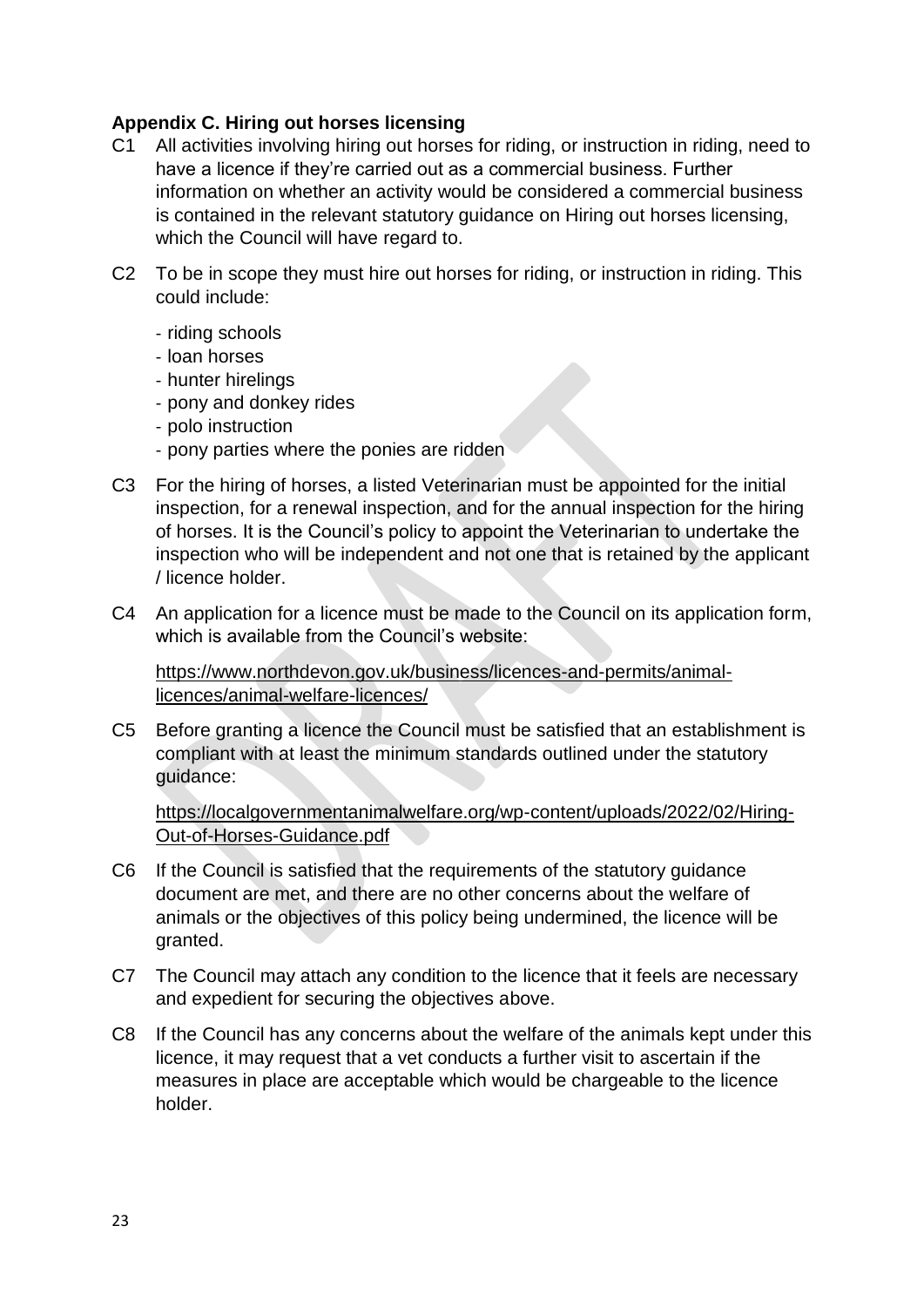C9 All hiring out horses undertaken as a commercial business should have a trade waste contract, and inspecting Officers will request evidence of this at the time of inspection.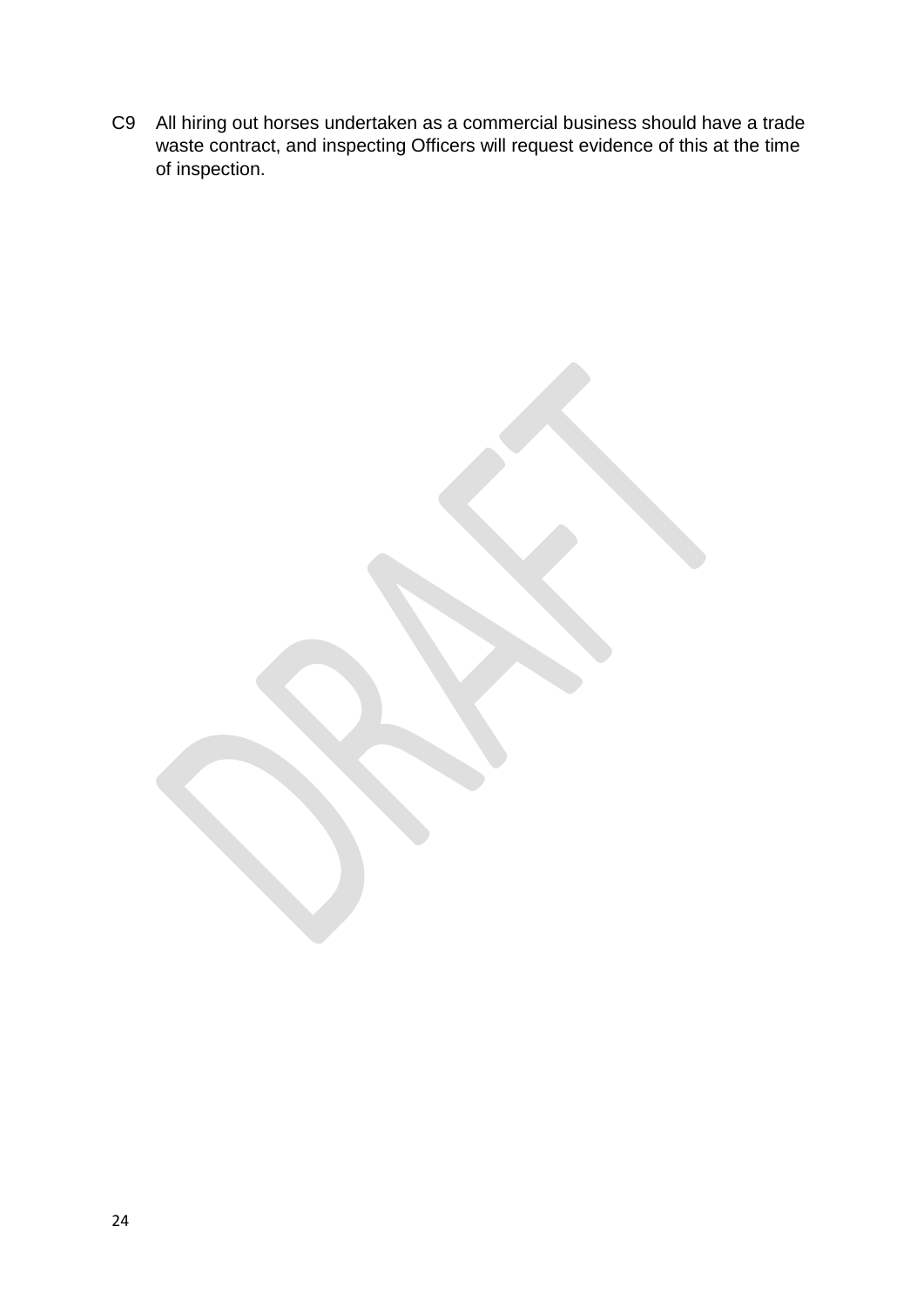## <span id="page-24-0"></span>**Appendix D. Dog Breeding Licensing**

- D1 All activities involving dog breeding, need to have a licence if they are carried out as a commercial business. Further information on whether an activity would be considered a commercial business is contained in the relevant statutory guidance on dog breeding licensing, which the Council will have regard to. In particular, there is a limit on the number of litters that dog breeders can have without a licence unless a breeder can prove that they will not sell any of the puppies from these litters as puppies or adults.
- D2 To be in scope, they must either:
	- breed 3 or more litters of puppies per year (unless they can show that none of the puppies have been sold as puppies or adults);
	- be breeding puppies and advertising a business of selling them (as defined under the business test). It is important to note that businesses need a licence regardless of the number of litters produced per year. This is not restricted to registered businesses. Individuals can also be classed as a business depending on the extent of their activities.
- D3 A vet must be appointed to undertake the initial inspection for licensed dog breeding licence applications. It is the Council's policy to appoint the Veterinarian to undertake the inspection who will be independent and not one that is retained by the applicant / licence holder.
- D4 An application for a licence must be made to the Council on its application form, which is available from the Council's website:

[https://www.northdevon.gov.uk/business/licences-and-permits/animal](https://www.northdevon.gov.uk/business/licences-and-permits/animal-licences/animal-welfare-licences/)[licences/animal-welfare-licences/](https://www.northdevon.gov.uk/business/licences-and-permits/animal-licences/animal-welfare-licences/)

D5 Before granting a licence the Council must be satisfied that an establishment is compliant with at least the minimum standards outlined under the statutory guidance:

[https://localgovernmentanimalwelfare.org/wp-content/uploads/2022/02/Dog-](https://localgovernmentanimalwelfare.org/wp-content/uploads/2022/02/Dog-Breeding-Guidance.pdf)[Breeding-Guidance.pdf](https://localgovernmentanimalwelfare.org/wp-content/uploads/2022/02/Dog-Breeding-Guidance.pdf)

- D6 If the Council is satisfied that the requirements of the statutory guidance document are met, and there are no other concerns about the welfare of animals or the objectives of this policy being undermined, the licence will be granted.
- D7 The Council may attach any condition to the licence that it feels are necessary and expedient for securing the objectives above.
- D8 If the Council has any concerns about the welfare of the animals kept under this licence, it may request that a vet conducts a further visit to ascertain if the measures in place are acceptable which would be chargeable to the licence holder.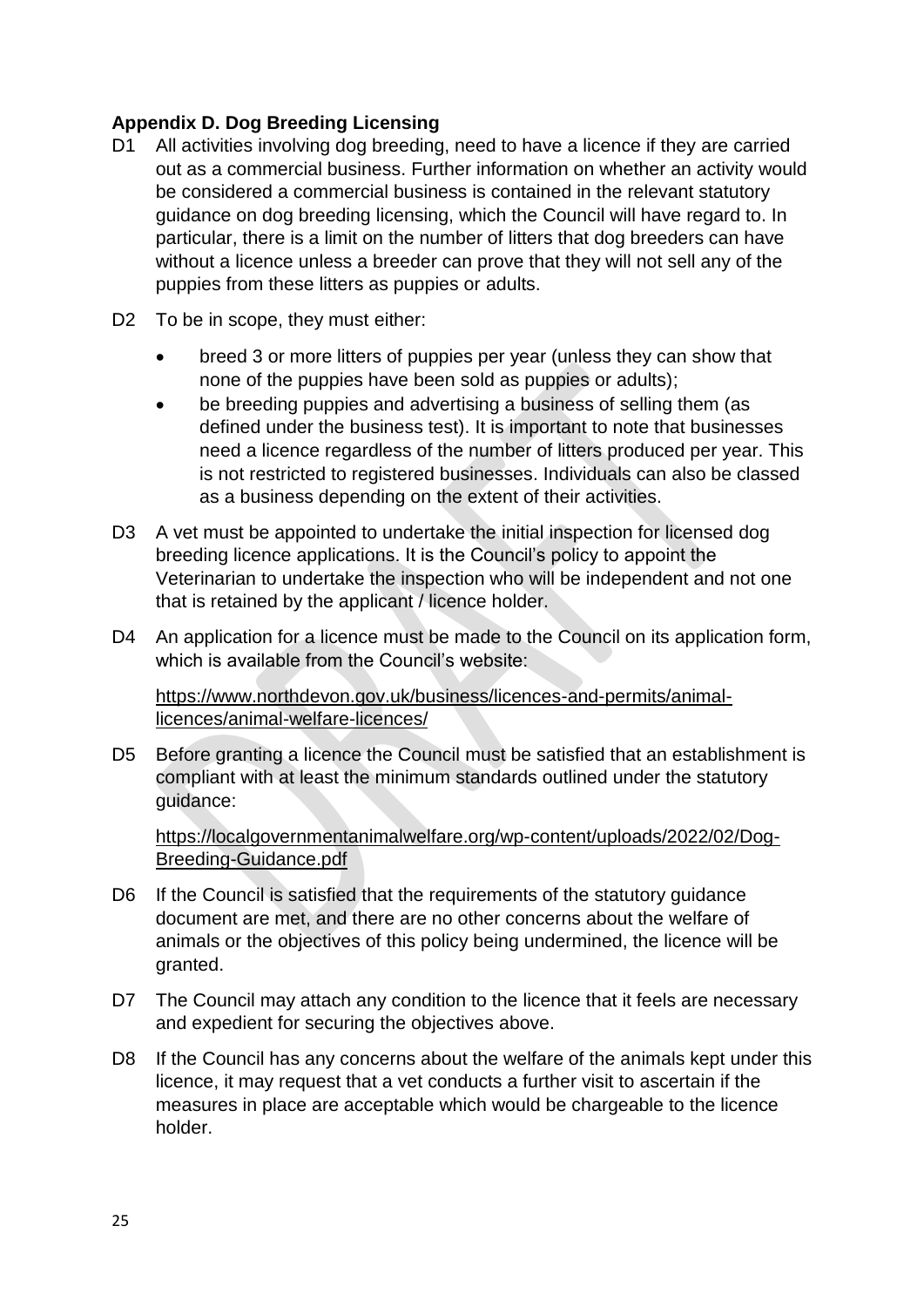D9 All dog breeding undertaken as a commercial business should have a trade waste contract, and inspecting Officers will request evidence of this at the time of inspection.

26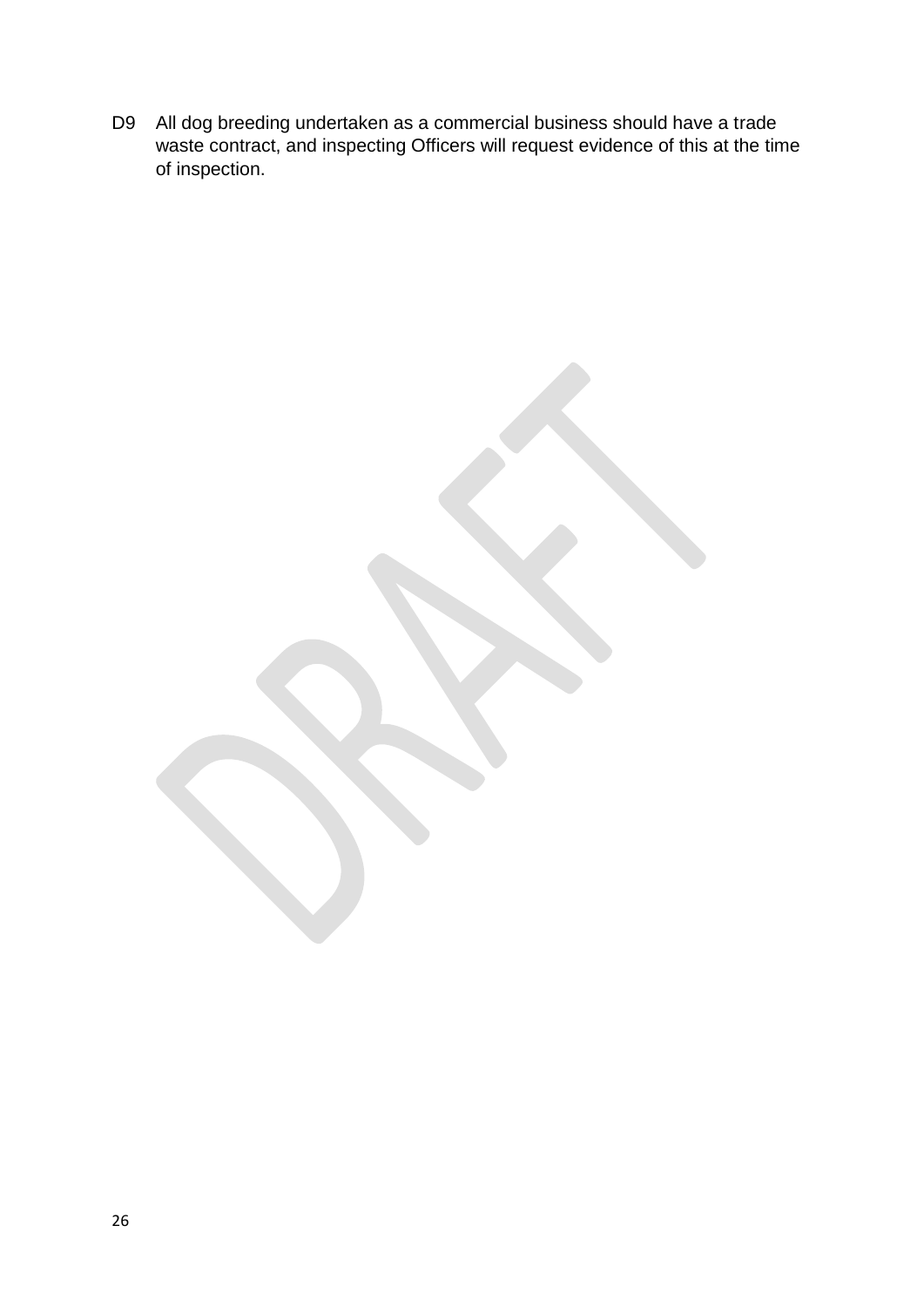## <span id="page-26-0"></span>**Appendix E. Keeping or Training Animals for Exhibition Licensing**

- E1 All keeping or training animals for exhibition activities need a licence if they're carried out as a commercial business. Further information on whether an activity would be considered a commercial business is contained in the relevant statutory guidance on keeping or training animals for exhibition activities.
- E2 An application for a licence must be made to the Council on its application form, which is available from the Council's website:

[https://www.northdevon.gov.uk/business/licences-and-permits/animal](https://www.northdevon.gov.uk/business/licences-and-permits/animal-licences/animal-welfare-licences/)[licences/animal-welfare-licences/](https://www.northdevon.gov.uk/business/licences-and-permits/animal-licences/animal-welfare-licences/)

E3. Before granting a licence the Council must be satisfied that an establishment is compliant with at least the minimum standards outlined under the statutory guidance:

[https://localgovernmentanimalwelfare.org/wp](https://localgovernmentanimalwelfare.org/wp-content/uploads/2022/02/Keeping-or-Training-Animals-for-Exhibition-Guidance.pdf)[content/uploads/2022/02/Keeping-or-Training-Animals-for-Exhibition-](https://localgovernmentanimalwelfare.org/wp-content/uploads/2022/02/Keeping-or-Training-Animals-for-Exhibition-Guidance.pdf)[Guidance.pdf](https://localgovernmentanimalwelfare.org/wp-content/uploads/2022/02/Keeping-or-Training-Animals-for-Exhibition-Guidance.pdf)

- E4 If the Council is satisfied that the requirements of the statutory guidance document are met, and there are no other concerns about the welfare of animals or the objectives of this policy being undermined, the licence will be granted.
- E5 The Council may attach any condition to the licence that it feels are necessary and expedient for securing the objectives above.
- E6 If the Council has any concerns about the welfare of the animals kept under this licence, it may request that a vet conducts a further visit to ascertain if the measures in place are acceptable which would be chargeable to the licence holder.
- E7 As stated in Section 6 above, the Council is not required to undertake a risk rating in relation to licences for the activity of keeping or training animals for exhibition, and as such no star rating will be issued for these licences. All licences for the activity of keeping or training animals for exhibition are granted for 3 years.
- E8 All undertaken as a commercial business should have a trade waste contract, and inspecting Officers will request evidence of this at the time of inspection.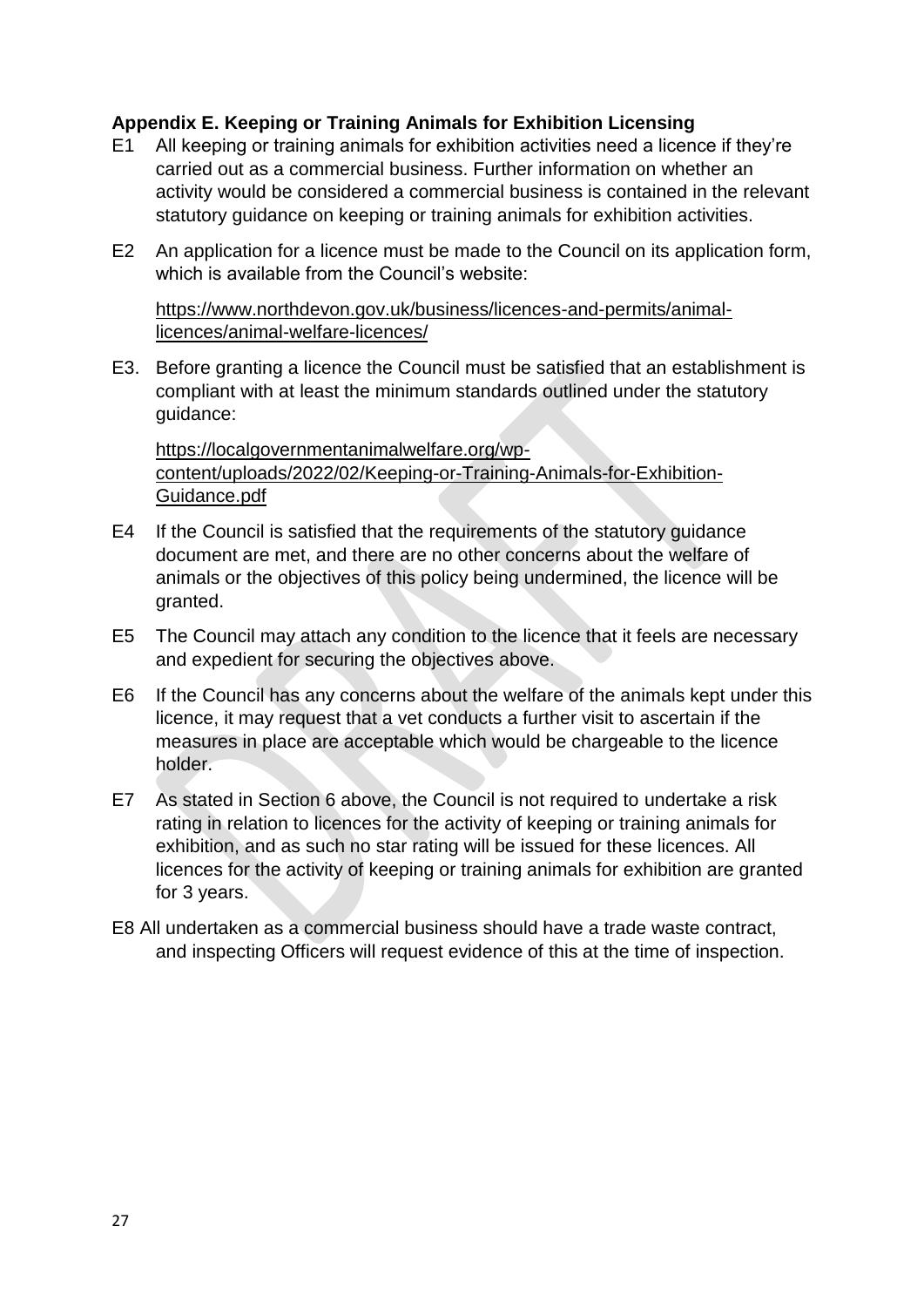## <span id="page-27-0"></span>**Appendix F. Dangerous Wild Animal Licensing**

- F1 Anyone who keeps an animal scheduled as a dangerous wild animal must be licensed under the Dangerous Wild Animals Act 1976. A full list of animals that need a licence can be seen here: [http://www.legislation.gov.uk/uksi/2007/2465/schedule/made.](http://www.legislation.gov.uk/uksi/2007/2465/schedule/made)
- F2 The Dangerous Wild Animals Act (DWA) of 1976 aims to ensure that where private individuals keep dangerous wild animals they do so in circumstances which create no risk to the public and safeguard the welfare of the animals.
- F3 When applications for a DWA licence are received, the Council will instruct a suitably experienced Veterinarian and/or other relevant professionals to obtain the appropriate advice to ensure that any special needs of the animal are fulfilled and the applicant is a suitable person to hold such a licence. The Council must also be satisfied that it would not be contrary to public interest on the grounds of safety or nuisance. Special needs in this context mean the suitability of accommodation, heating, lighting and appropriate foodstuffs and enrichment for the species identified in the application.
- F4 A person is held to be the keeper of the animal if they have it in their possession. The assumption of possession continues even if the animal escapes or it is being transported. This removes the need for carriers or veterinary surgeons to be licensed.
- F5 An application for a Dangerous Wild Animal licence must be made to the Council on its application form, which is available on the Council's website along with detailed guidance notes:

[https://www.northdevon.gov.uk/business/licences-and-permits/animal](https://www.northdevon.gov.uk/business/licences-and-permits/animal-licences/animal-welfare-licences/)[licences/animal-welfare-licences/](https://www.northdevon.gov.uk/business/licences-and-permits/animal-licences/animal-welfare-licences/)

- F6 In order to ensure compliance with our duties to ensure that an individual has not been disqualified from holding a licence, upon application the Council will require the applicant for a DWA Licence to provide a basic disclosure (DBS) certificate issued within 3 months of the date of application. This check will then be required on a rolling 3-year basis.
- F7 Once the Council receives an application for the grant or renewal of a licence it will do the following before granting or renewing a licence:
	- The Council will ensure that the applicant has not been disqualified from keeping dangerous wild animals.
	- An Officer of the Council will inspect the relevant premises in conjunction with a suitably experienced Veterinarian/ animal expert and assess if it is likely to meet the requirements of the legislation.
	- Inspection reports will contain information about the suitability of the accommodation, suitability of the applicant in terms of their handling skill / experience and their views on qualification relating to species. The vet/ expert will also consider the animal's ability to express their natural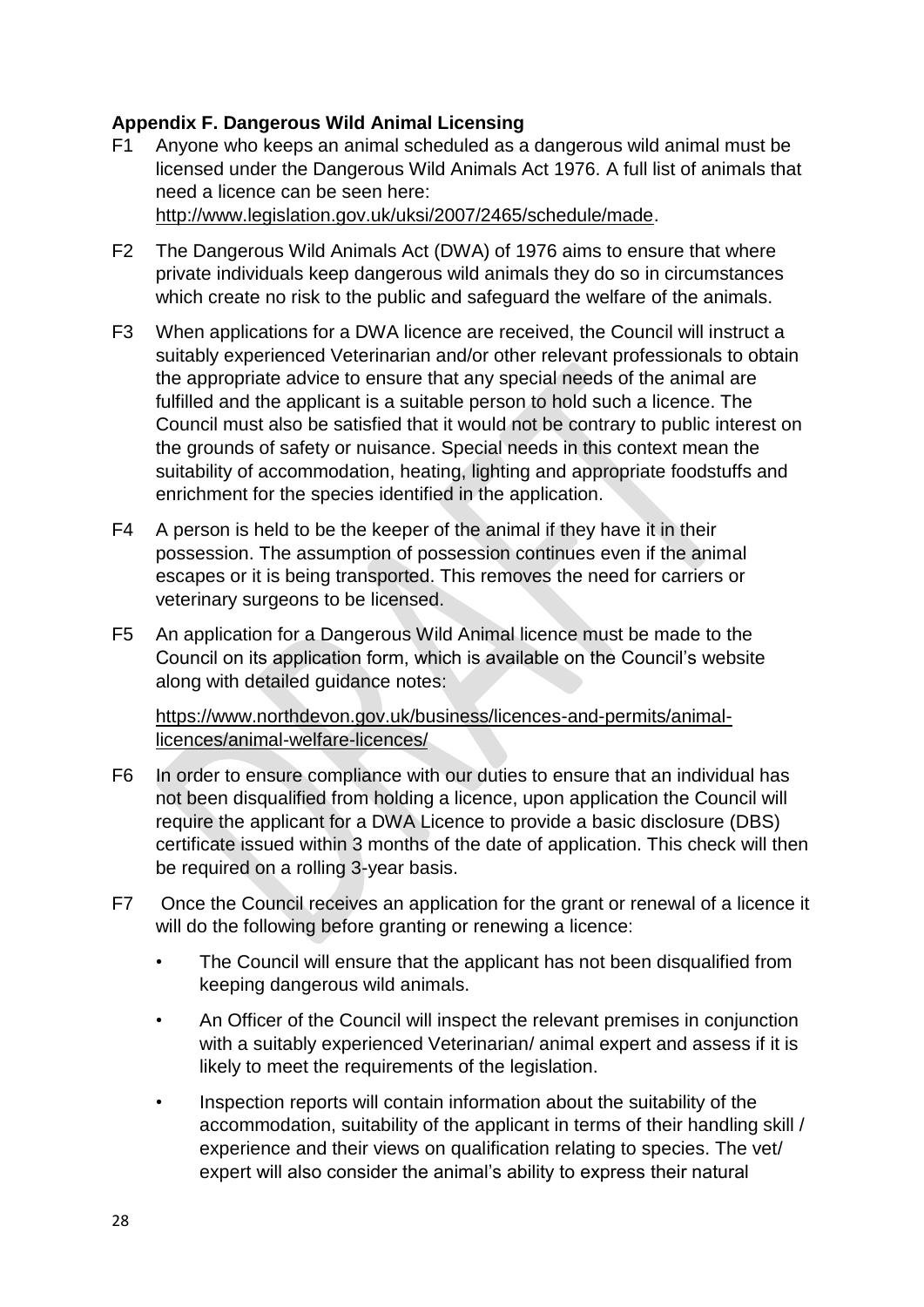behaviour, and the knowledge of the owner to promote the animal's welfare. The report will then be sent to the Council for consideration.

• Ensure that the appropriate fees have been paid.

F8 The Council will not grant a licence unless it is satisfied that:

- it would not be contrary to the public interest on the grounds of safety, nuisance or otherwise;
- the applicant is deemed to be a suitable person to hold a licence and is adequately insured;
- animals will be held in secure accommodation to prevent them from escaping;
- accommodation for animals is suitable with regards to the construction, size, temperature lighting, ventilation, drainage and cleanliness, and which is suitable for the number of animals proposed to be held in the accommodation;
- animals are provided with adequate food, drink and bedding materials and will be visited at suitable intervals;
- appropriate steps will be taken for the protection of any animal concerned in case of fire or other emergency;
- appropriate steps will be taken to prevent and control the spread of infectious diseases;
- while any animal is at the premises where it will normally be held, its accommodation is such that it can take adequate exercise.
- F9 Where the Council determines that a licence shall be granted it is a requirement of the legislation to apply several mandatory licence conditions that shall apply for the duration of the licence:
	- the animal shall be kept by no person other than such person or persons as is or are specified (whether by name or description) in the licence;
	- the animal shall normally be held at such premises as are specified in the licence;
	- the animal shall not be moved from those premises or shall only be moved from them in such circumstances as are specified in the licence;
	- the person to whom the licence is granted shall hold a current insurance policy which insures him and any other person entitled to keep the animal under the authority of the licence against liability for any damage which may be caused by the animal; and
	- the terms of any such policy shall be satisfactory in the opinion of the authority.
- F10 The Council may also, in granting a licence under this legislation, specify such conditions on the licence as it thinks fit. The Council will give careful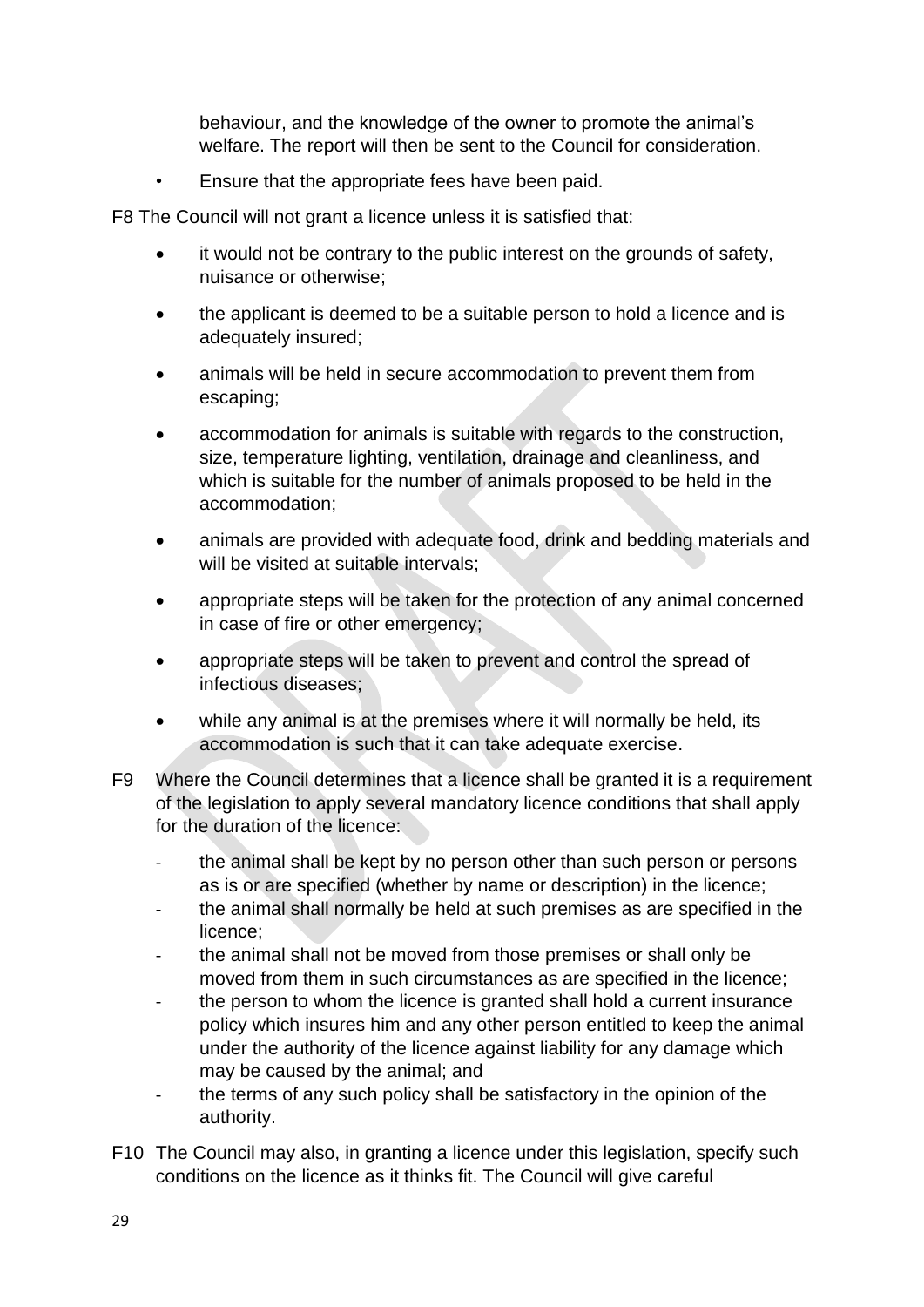consideration to additional conditions proposed for a licence, including the comments of the Veterinarian/ expert on any proposed conditions. Where the Council places conditions on a licence they will be based, wherever practicable, on existing codes of best practice and industry standards. At all times the Council will bear in mind it's primary objectives in relation to Dangerous Wild Animal Licensing, which are to protect the public, and also to ensure appropriate animal welfare standards.

- F11 Where a condition is applied on a licence to permit an animal to be, for any continuous period exceeding 72 hours, at premises outside the area of the Council, the Council will contact the local authority in whose area those premises are situated.
- F12 The Council is permitted by regulations to vary licences at any time by specifying new conditions, or amending or revoking previously applied conditions. Where variation of the licence conditions is proposed by the licence holder, the variation of the licence will have immediate effect. In other cases, the Licence Holder will be given a reasonable period of time to familiarise themselves with the new requirements and ensure compliance.
- F13 Applicants/ licence holders have a right of appeal against the refusal, revocation, or variation of the licence. Appeals should be made to the Magistrates Court within 21 days of receiving notification of the refusal/ revocation/ variation.
- F14 In the event of the death of a licence holder the licence shall continue in force for a period of 28- days as if it had been granted to the personal representatives of the deceased, and if an application is made for a new licence within the 28-day period, the licence shall be deemed to be still in force pending the grant or refusal of that application.
- F15 Premises licensed under the Dangerous Wild Animals Act are not risk rated and licences, if issued, are valid for 2 years.
- F16 Although not a statutory requirement, the Council will aim to provide licence holders with approximately 4 months' notice of when their licence is due to expire. Licence holders must then submit an application at least 10 weeks before their licence expires. It is the licence holder's responsibility to ensure that any renewal application is made in good time, and the Council cannot be held responsible for any delays or lapses of a licence caused by an incomplete or late application.
- F17 Provided that a valid application is received prior to the expiry the licence, the licence shall be deemed to be still in force pending the grant or refusal of the said application, and if it is granted the new licence shall commence from the date of the expiry of the last licence.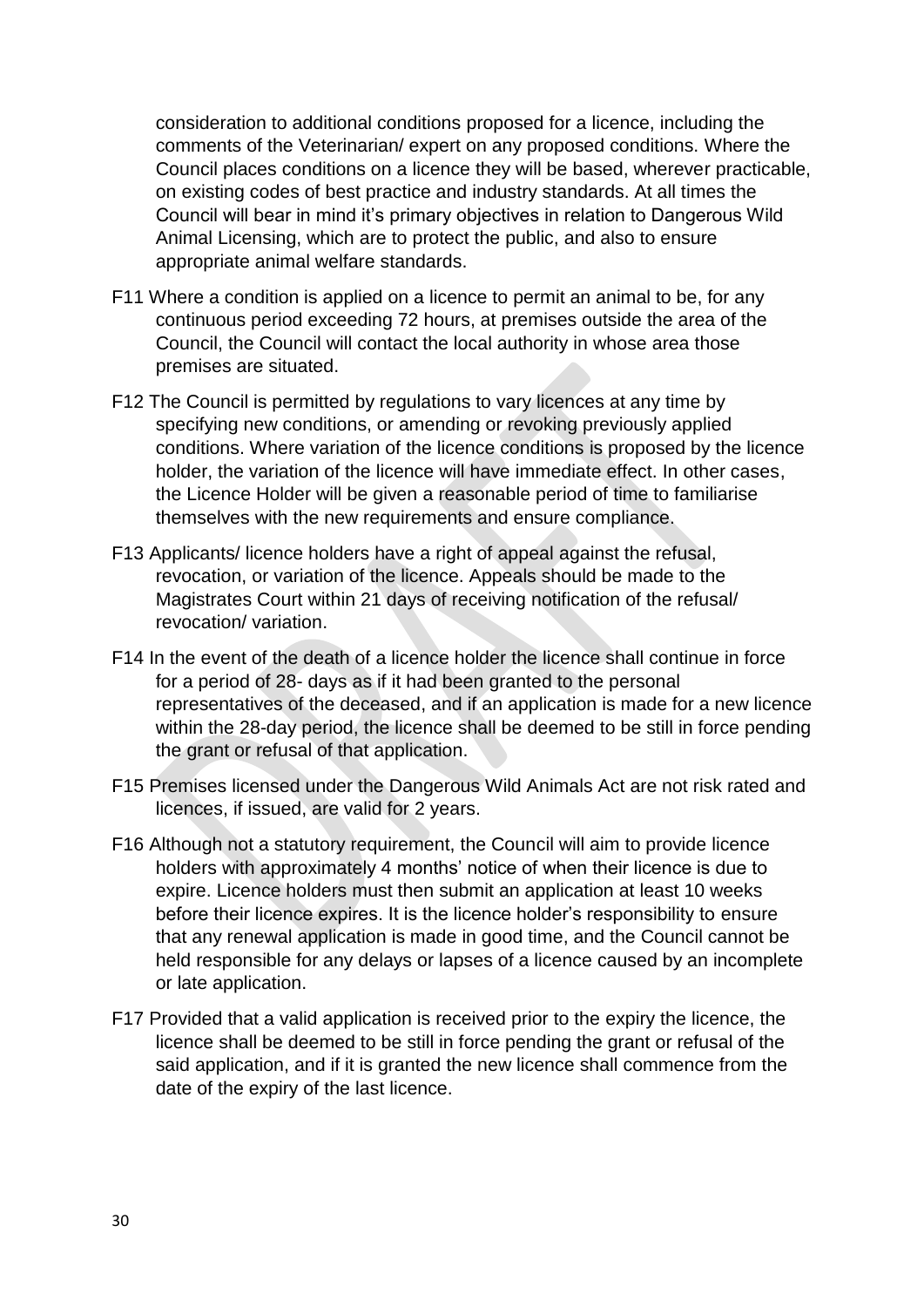# <span id="page-30-0"></span>**Appendix G. Zoo Licensing**

## **Do you need a zoo licence from North Devon Council?**

- G1 If you intend to operate a zoo in the North Devon area, it will be necessary for you to gain a zoo licence from the Council.
- G2 The Zoo Licensing Act 1981 defines a "zoo" as an establishment where wild animals are kept for exhibition to the public other than for purposes of a circus or in a pet shop (separate licences are required). This Act applies to any zoo, which members of the public have access to, with or without an admission charge, on more than seven days in any 12 months.
- G3 An application for a Zoo licence must be made to the Council on its application form, which is available on the Council's website along with detailed guidance notes:

[https://www.northdevon.gov.uk/business/licences-and-permits/animal](https://www.northdevon.gov.uk/business/licences-and-permits/animal-licences/zoo-licences/)[licences/zoo-licences/](https://www.northdevon.gov.uk/business/licences-and-permits/animal-licences/zoo-licences/)

## **Application process**

G4 The licensing of zoos is a specialist field and the regulations are complex. The Council works in close partnership with DEFRA. Details on the legislation and the Secretary of State's Standards of Modern Zoo Practice can be found on the DEFRA website:

[https://www.gov.uk/government/publications/zoo-licensing-act-1981-guide-to](https://www.gov.uk/government/publications/zoo-licensing-act-1981-guide-to-the-act-s-provisions)[the-act-s-provisions](https://www.gov.uk/government/publications/zoo-licensing-act-1981-guide-to-the-act-s-provisions)

[https://www.gov.uk/government/publications/secretary-of-state-s-standards-of](https://www.gov.uk/government/publications/secretary-of-state-s-standards-of-modern-zoo-practice)[modern-zoo-practice](https://www.gov.uk/government/publications/secretary-of-state-s-standards-of-modern-zoo-practice)

G5 If you are thinking of setting up a zoo, we recommend you contact us first for advice and guidance. The Council cannot consider an application unless at least two months notice of the application has been given, plus details have been published in a local and national newspaper, and a notice has been placed at the site. Once this period of time has lapsed, an application form can be submitted along with the current fee.

G6 Before the Council can grant a licence for a zoo, it must be satisfied that:

- the establishment will not injuriously affect the health and safety of people living in the neighbourhood;
- the establishment will not affect the preservation of law and order;
- the accommodation, staffing and management are adequate for the proper care and well-being of the animals.

G7 The Council will consult the following in relation to your application:

Police;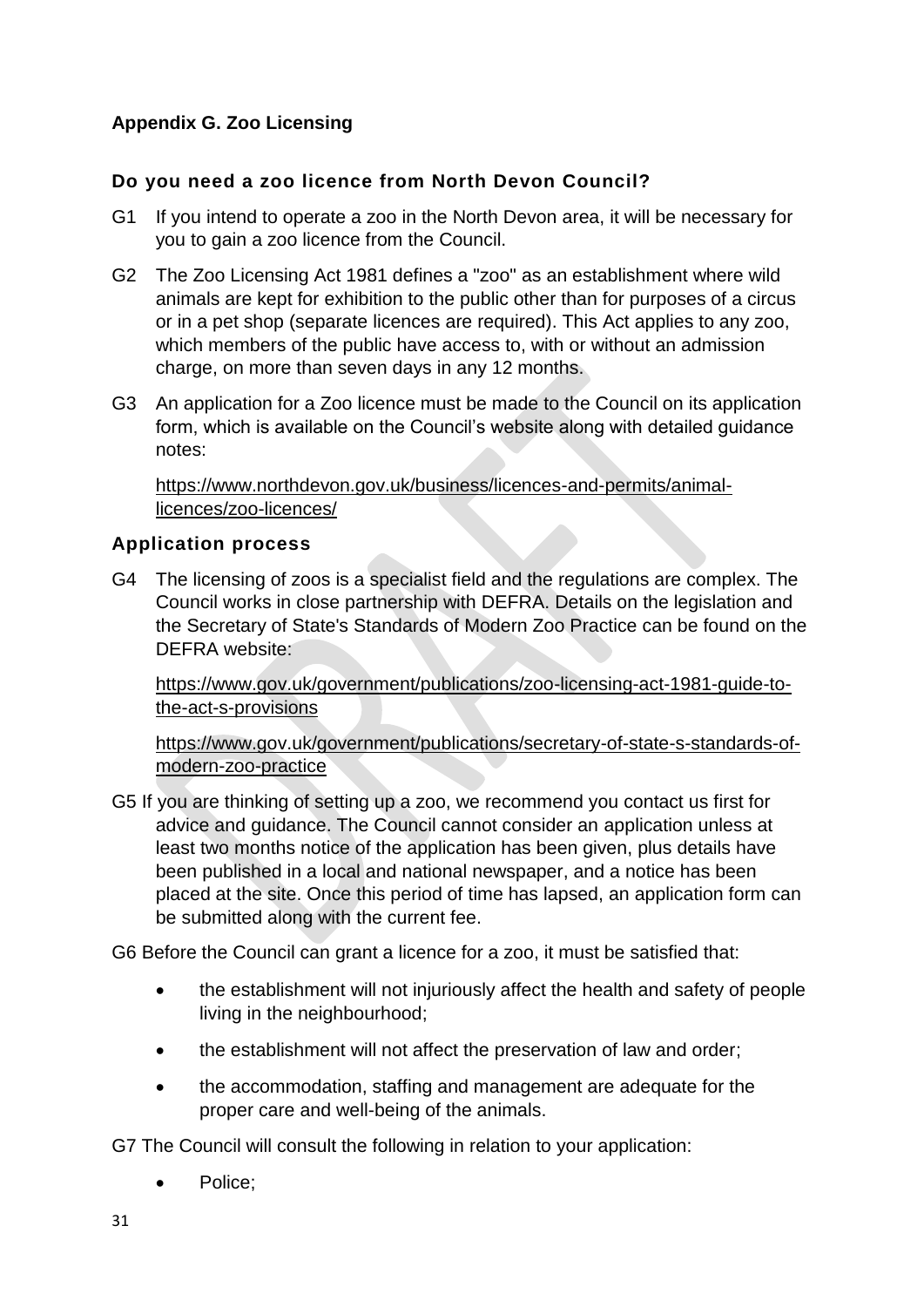- Fire authority;
- Governing body of any national institute concerned with the operation of zoos;
- Planning authority;
- The Council's Health and Safety team.
- G8 The Council will arrange an inspection by a consultant inspector(s) from a list of suitable inspectors nominated by the Secretary of State. The inspector will produce a report of their findings and, based on the report and other considerations, the local authority will grant or refuse to grant a licence. This process may involve determination by the Council's Licensing and Community Safety Committee. If your licence is refused, you will receive a written statement of the grounds for refusal.

## **The applicant**

- G9 The Council may refuse to grant a licence if you, or any director, manager, secretary or other similar officer of the body, or any person employed as a keeper in the zoo, has been convicted of an offence under the Zoo Licensing Act 1981 or an offence under any of the following involving the ill-treatment of animals:
	- the Protection of Animals Acts 1911 to 1964
	- the Protection of Animals (Scotland) Acts 1912 to 1964
	- the Pet Animals Act 1951
	- the Animals (Cruel Poisons) Act 1962
	- the Animal Boarding Establishments Act 1963
	- the Riding Establishments Act 1964 and 1970
	- the Breeding of Dogs Act 1973
	- the Dangerous Wild Animals Act 1976
	- the Endangered Species (Import and Export) Act 1976
	- part I of the Wildlife and Countryside Act 1981
	- sections 4, 5, 6(1) and (2), 7 to 9 and 11 of the Animal Welfare Act 2006
	- section 13(6) of the Animal Welfare Act 2006, so far as the offence arises from the contravention of section 13(1) of that Act in relation to dog breeding in Wales
	- section 13(6) of the Animal Welfare Act 2006, so far as the offence arises from the contravention of section 13(1) of that Act in relation to the carrying on of an activity in England;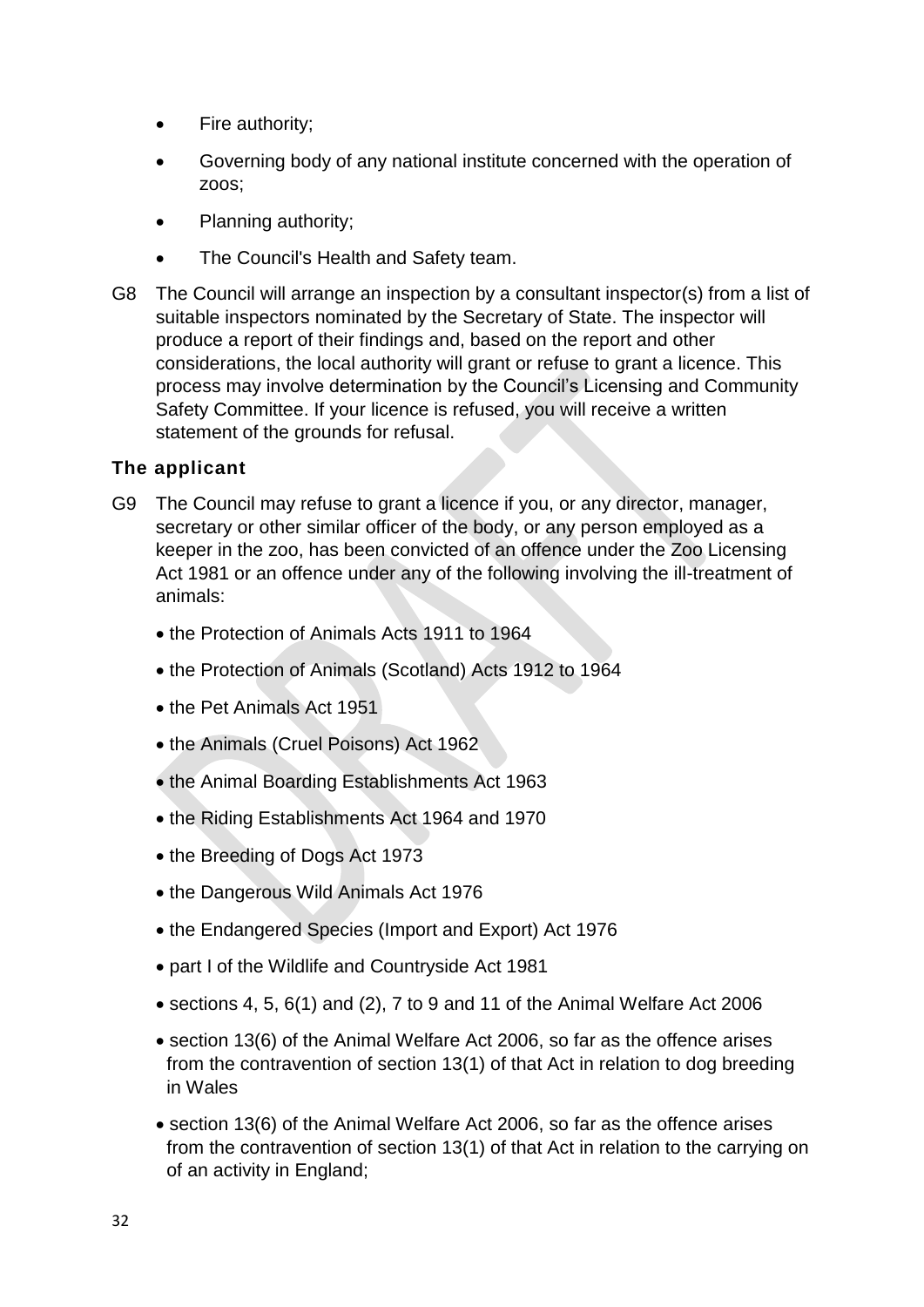- the Animal Welfare (Breeding of Dogs) (Wales) Regulations 2014
- Animal Welfare (Licensing of Activities Involving Animals) (England) Regulations 2018
- sections 28C or 28F(16) of the Animal Health Act 1981
- sections 19 to 24, 25(7), 29 or 40(11) of the Animal Health and Welfare (Scotland) Act 2006
- G10 In order to ensure compliance with our duties to ensure that an individual has not been disqualified from holding a licence, upon application the Council will require any director, manager, secretary or other similar officer of the body, or any person employed as a keeper in the zoo, to provide a basic disclosure (DBS) certificate issued within 3 months of the date of application. This check will then be required on a rolling 3-year basis.

#### **Planning requirements**

G11 When applying for a licence, you will need to consider whether planning permission is required for the proposed licensed activity. You should contact the Council's Planning and Development Services on 01271 388288 to discuss whether permission will be needed. In the event that planning permission is required then any decision to grant a zoo licence will be suspended until such time as the planning application has been granted.

#### **Licences**

- G12 Each original licence will run for four years, with consecutive renewals running for six years. Failure or late application for renewal may invalidate any public liability insurance for the premises. A copy of the licencemust be displayed at every public entrance of the establishment.
- G13 Changes to the licence, for example name changes and ownership changes, can be carried out at the request of the operator. A licence can also be transferred to another person with the approval of the Council (a basic disclosure certificate will be required for the proposed new licence holder). There is an application form for the transfer of a licence, which must be submitted with the relevant fee. The application can be found via the link to the Council webpages above.
- G14 In the event of a licence holder dying, the licence shall be deemed to be granted to their personal representatives and will remain in force for up to three months, or longer with our approval.
- G15 For small zoos, or for a zoo exhibiting only a small number of different kinds of animals, the Secretary of State has powers to relax the requirements of the Act. In such instances the Council can seek a direction that the Act shall not apply at all (Section 14(1)(a)) or that certain category of inspection is not required (Section 14(1)(b)).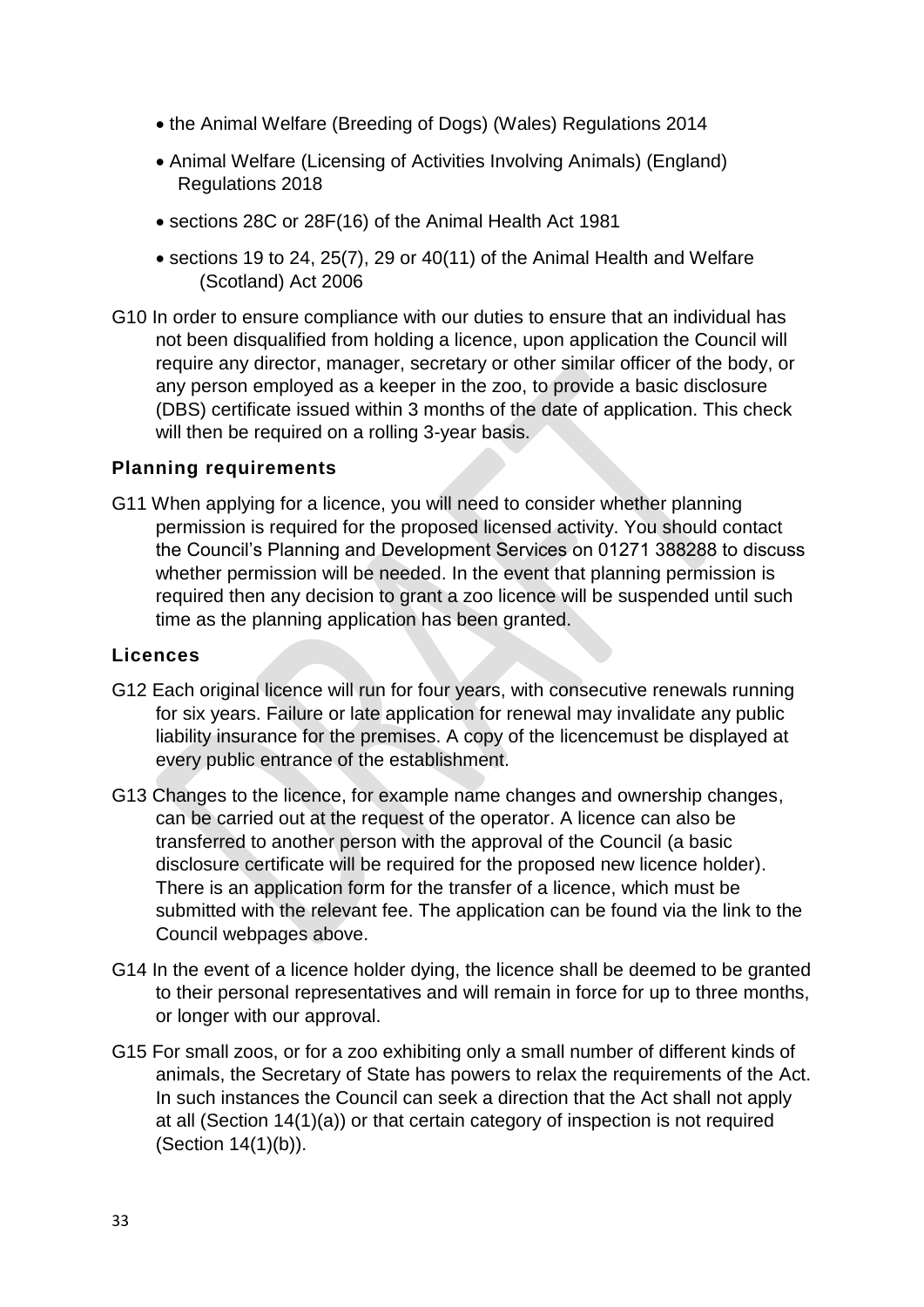G16 Alternatively, on applying to the Secretary of State for a zoo licence, you may be granted a dispensation (Section 14(2)) to reduce the number of inspectors to a reasonable level for a small establishment. This will not reduce the zoo's obligation to achieve the levels of animal welfare and public safety set out in the Secretary of State's Standards.

#### **What conditions will be attached to a licence?**

- G17 The Zoo Licensing Act 1981 specifies various conservation measures that must be undertaken by a zoo and these will be attached as conditions to a zoo licence (conditions are available on our website- see link above).
- G18 North Devon Council also has discretion to attach any conditions it deems necessary or desirable for the proper conduct of the zoo.
- G19 The Secretary of State issues guidance of standards of practice that zoos should meet which apply in England. Copies of the Secretary of State's Standards of Modern Zoo Practice are available on the DEFRA website via the link above.

#### **Inspection types**

#### **Periodic inspections**

- G20 Periodic inspections by inspectors appointed by the Secretary of State will take place at the following intervals:
	- in the case of an original licence, an inspection will be carried out in the first year and no later than six months before the end of the fourth year;
	- in the case of a renewal inspection in the third year and no later than six months before the end of the sixth year.
- G21 Up to three inspectors appointed by North Devon Council will visit the premises and at least one of these will be a qualified veterinary surgeon or practitioner. Meanwhile, up to two may be nominated from the Secretary of State approved list. Only one is necessary if they fulfil both of the requirements above.
- G22 North Devon Council will give you at least 28 days-notice of our intention to inspect your premises and will inform you of the names of the inspectors. You can in turn appeal against all or any of them.
- G23 As the zoo operator, you may allow three representatives to accompany the inspection team. The inspection team will submit a report to North Devon Council who will in turn send a copy to you within a month of its receipt.

## **Special inspections**

G24 North Devon Council has the right to make special inspections in any circumstances, which in our opinion call for investigation. As the zoo operator, you must be given notice of the purpose and scope of the inspection and if the investigation involves animal inspection, at least one inspector will be a qualified vet with experience of zoos and zoo animals.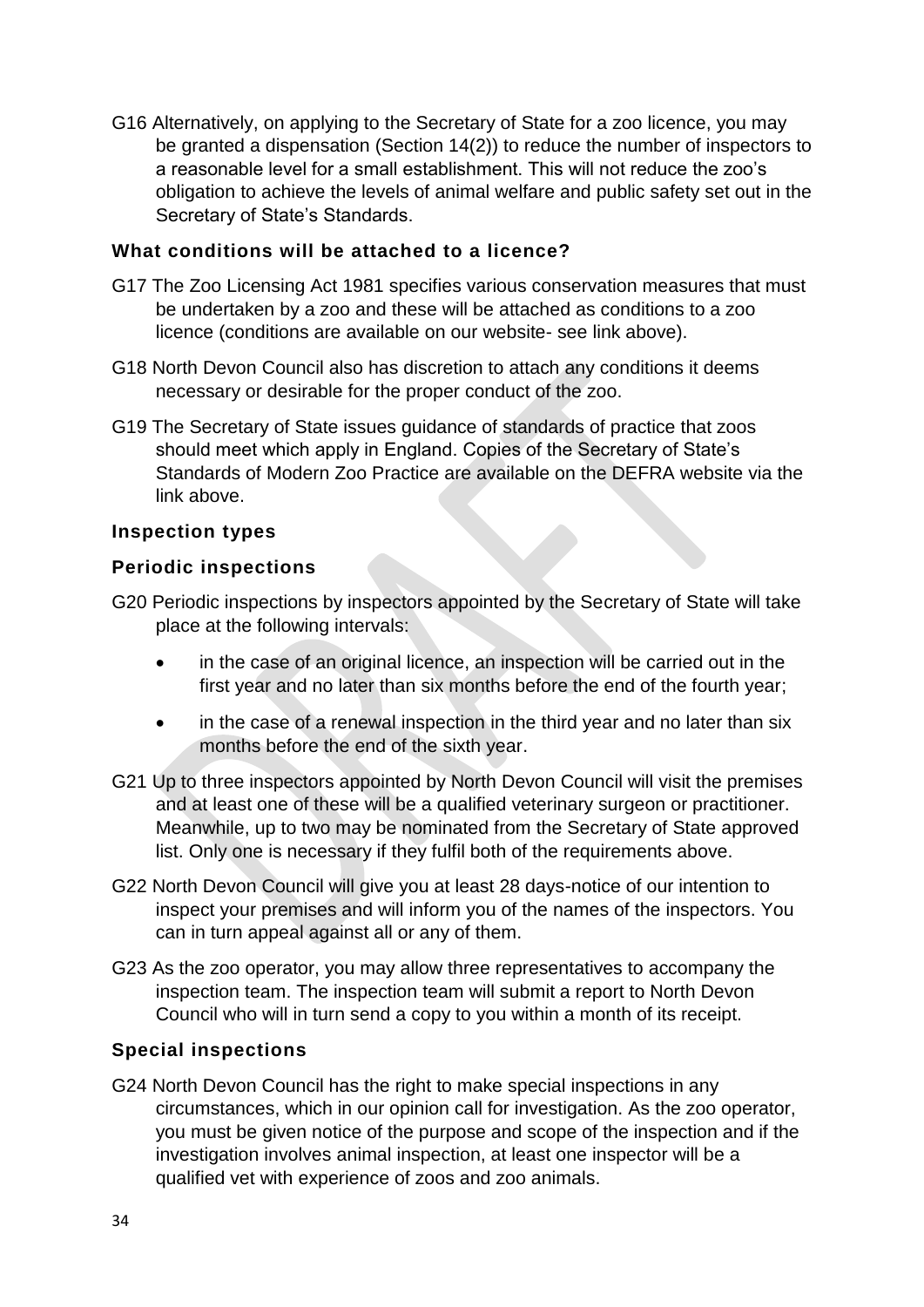## **Informal inspections**

G25 In any calendar year where no other inspection has taken place, an informal inspection will be carried out by an appointed person from North Devon Council.

#### **Renewing a licence**

G26 North Devon Council will give at least nine months-notice of the expiry date of your licence. Your application to renew the licence should then be made at least six months before the expiry of the existing licence.

#### **Records required to be kept**

G27 The records required to be kept by a zoo will be largely dependent on the conditions imposed on a particular operator. However, typical requirements include providing North Devon Council with a copy of a zoo's public liability insurance, annual stock list, intention of providing hazardous animals.

#### **Offences and penalties**

- G28 The following offences and penalties are created under Section 19 of the Zoo Licensing Act 1981:
	- operating a zoo without a licence in contravention of the Act;
	- failing without reasonable excuse to comply with any conditions of a licence;
	- intentionally obstructing an inspector in the course of an inspection;
	- intentionally obstructing someone who is authorised in accordance with Section 16G to enter the premises of a permanently closed zoos or a dwelling within the zoo grounds;
	- failing without reasonable excuse with a direction issued under section 16A(2)(d) to close a zoo or part of it to the public for a period not exceeding two years;
	- failing without reasonable excuse to comply with a zoo closure direction;
	- failing without reasonable excuse to supply information requested by the local authority about the care or disposal of zoo animals in the event of a zoo closure;
	- failing without reasonable excuse and without the agreement of the authority, to dispose of any animal kept at a permanently closed zoo before the plan in section 16E(2) has been approved by the authority, or other than in accordance with the agreed plan;
	- failing without reasonable excuse to comply with a direction issued under section 16E(6) (direction about the welfare or disposal of animals kept in a permanently closed zoo);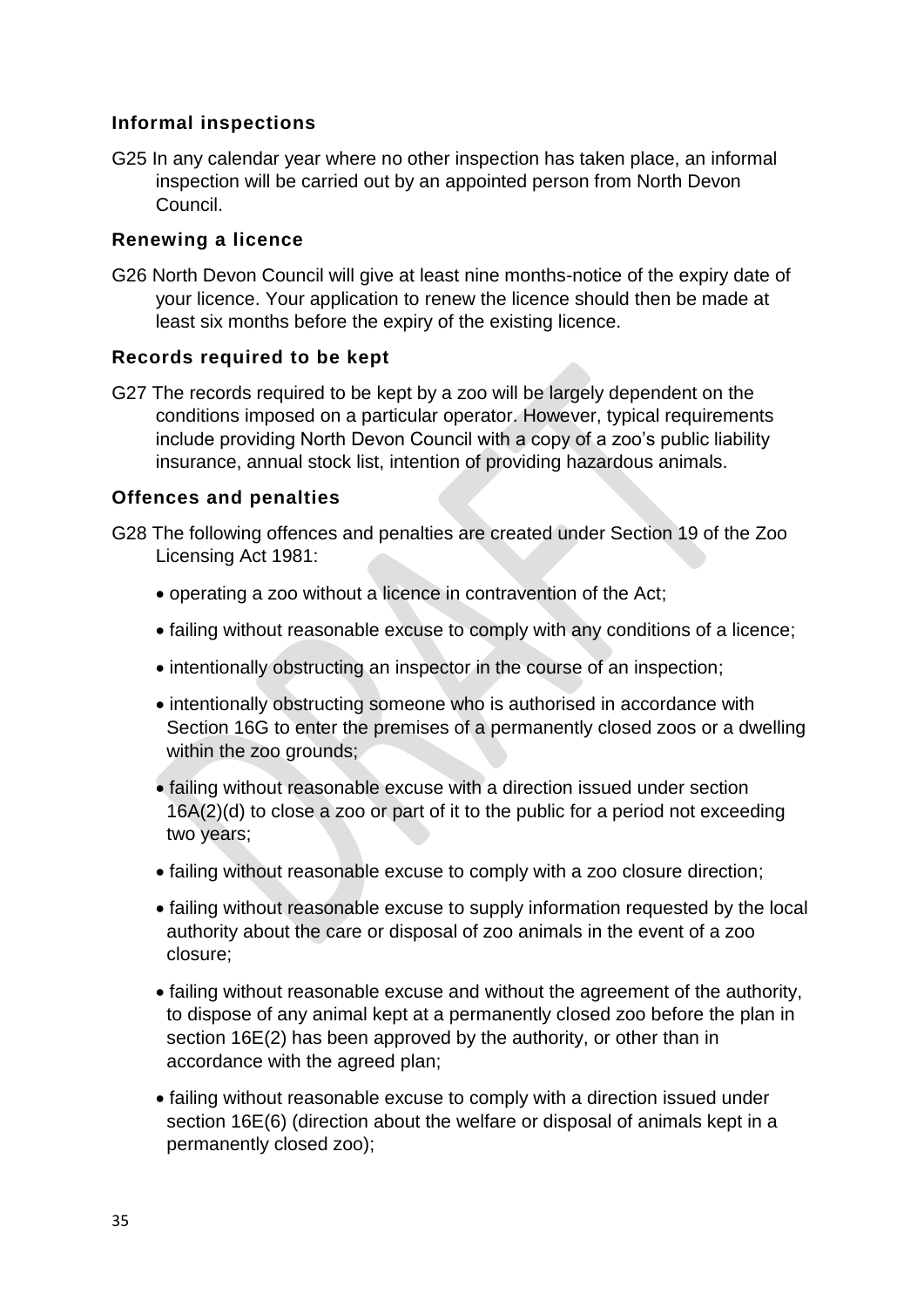- failing without reasonable excuse to display the zoo licence or a copy at each entrance of the zoo.
- G29 Under Section 19(4), if you are found guilty of any offence above, you are liable to a fine of level 4 (currently £2,500), except obstructing an inspector, failing to supply information about the care or disposal of zoo animals in the event of zoo closure, or failing to display the licence or copy of it at each zoo entrance area for which are liable to a fine of level 3 (currently £1,000).

## **Rights of entry**

G30 Local authority officers and accompanied by the appointed veterinary surgeon may inspect zoo premises, having given 28 days' notice in writing. There is currently no power of entry to unlicensed premises.

#### **Fees**

G31 A completed application (for the grant, renewal or transfer of a licence) must be submitted with the correct fee and in addition the applicant will need to pay any associated veterinary fees for DEFRA nominated inspectors.

#### **How long will it take to process my application?**

- G32 We will try to contact you within five days of receiving notice of your intention to apply for a licence. If you have not heard from us within this period, please contact us to ensure your notice was correctly made and received. We will then have two months to make the necessary arrangements in preparation of the next stage in the process.
- G33 It is not possible to provide an exact time period for the grant or refusal of a licence. Timescales will vary depending on the size and nature of each individual application. Comments gained in the consultation period and from the inspectors report may vary widely, and some applications may need to go before the council's Licensing and Community Safety Committee for determination.

#### **Right of appeal**

G34 If you wish to challenge a refusal to be granted a licence, or any conditions to a licence, you can appeal to the Magistrates Courts.

#### **Complaints**

G35 If you want to make a complaint about a zoo premises, please contact us. If you feel we have failed to provide you with good service or are concerned about the progress of your application, please telephone Customer Services and we will try to resolve any concerns you may have. The Council also has a formal complaints procedure.